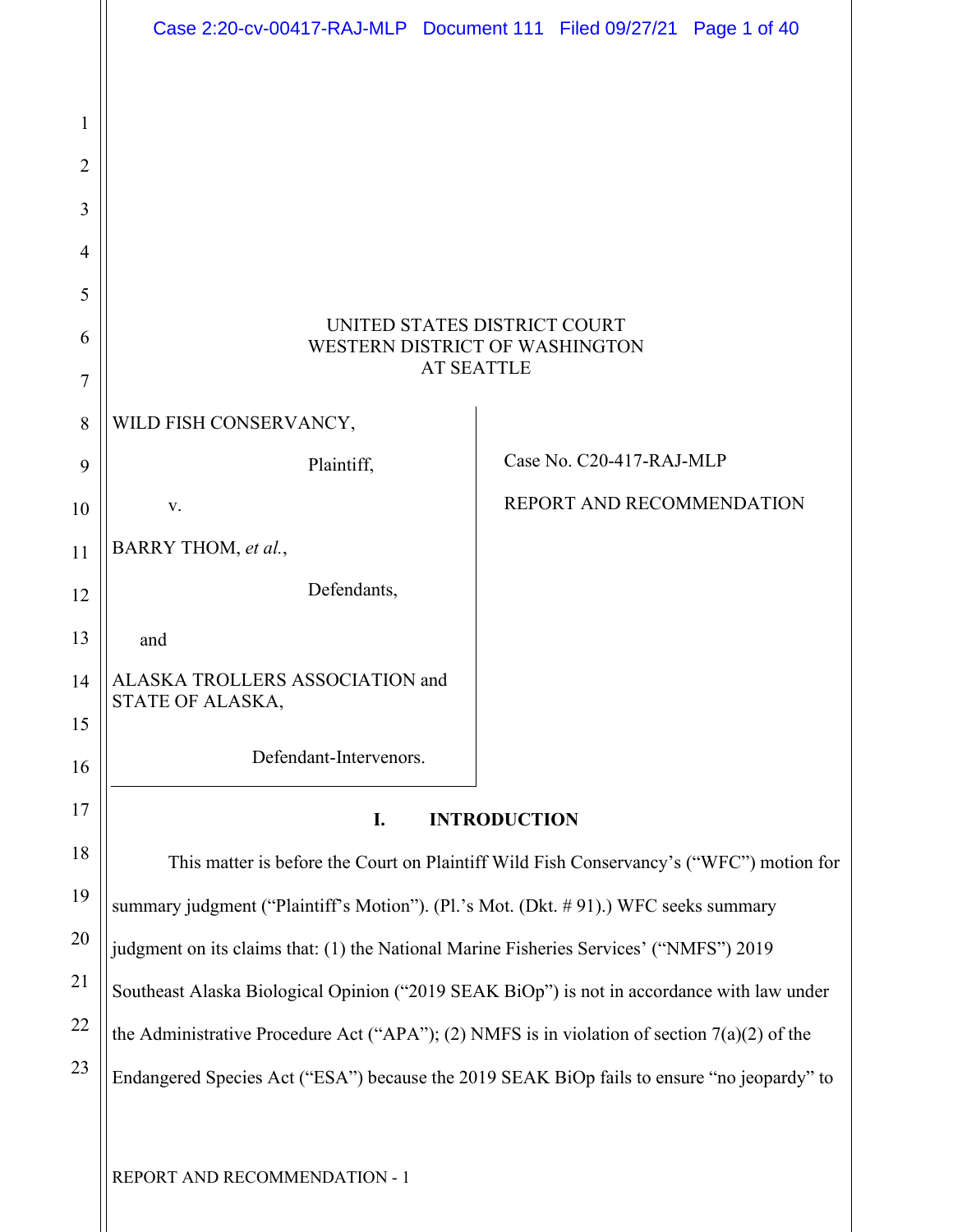1 2 3 4 5 6 the Southern Resident Killer Whale ("SRKW") and certain Chinook salmon evolutionary significant units ("ESUs"); and (3) NMFS violated the National Environmental Policy Act ("NEPA") by issuing and adopting the 2019 SEAK BiOp without conducting proper NEPA procedures. (Pl.'s Mot. at 12.) WFC requests that the Court vacate the 2019 SEAK BiOp and enjoin NMFS's implementation of increased salmon hatchery production until NMFS complies with the ESA and NEPA. (*Id.*)

7 8 9 10 11 12 13 14 NMFS, NMFS Regional Administrator Barry Thom, NMFS Assistant Administrator Chris Oliver, Secretary of the United States Department of Commerce Wilbur Ross, Jr., and the United States Department of Commerce ("Government Defendants") filed a response and cross-motion for summary judgment ("Government Defendants' Cross-Motion"). (Defs.' Mot. (Dkt. # 93).) In addition, Defendant-Intervenor Alaska Trollers Association ("ATA") filed a response and cross-motion for summary judgment ("ATA's Cross-Motion") (ATA's Mot. (dkt. # 92)) and Defendant-Intervenor State of Alaska filed a separate response and cross-motion for summary judgment ("Alaska's Cross-Motion") (AK's Mot. (dkt. # 94)).

Having considered the parties' submissions, oral argument, the balance of the record, and the applicable law, the Court recommends that Plaintiff's Motion (dkt. # 91) be GRANTED, and that Government Defendants' Cross-Motion (dkt. # 93), Defendant-Intervenor ATA's Cross-Motion (dkt. # 92), and Defendant-Intervenor State of Alaska's Cross-Motion (dkt. # 94) all be DENIED, as further explained below.

**II. BACKGROUND**

20

15

16

17

18

19

21

## 22

## **A. Procedural History**

23 On March 18, 2020, WFC filed its complaint in this action. (Compl. (Dkt. # 1).) WFC's complaint alleges that Government Defendants failed to ensure that its management and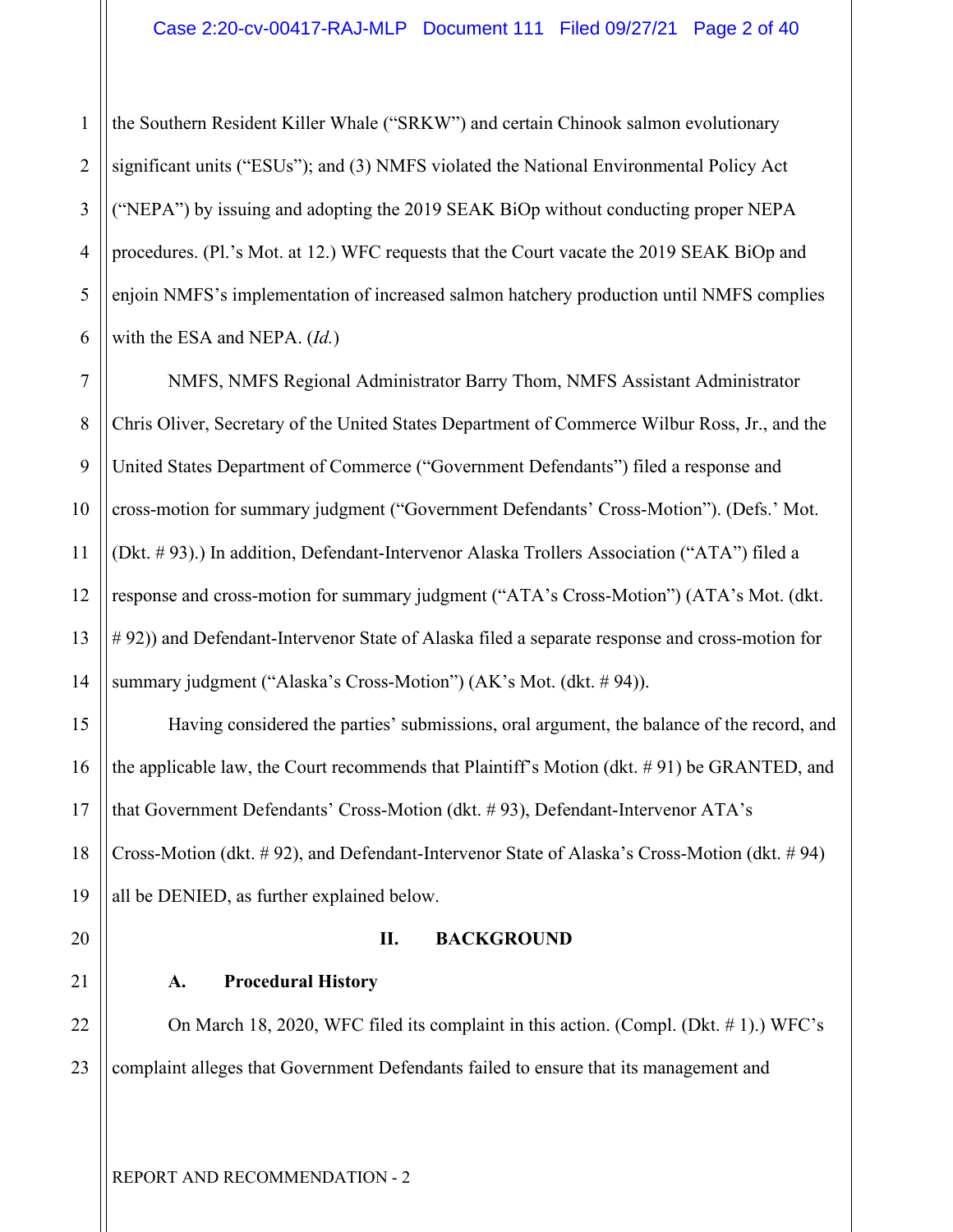1 2 3 4 5 6 7 authorization of commercial salmon fisheries within the federal waters off the coast of Southeast Alaska was not likely to jeopardize the SRKW and certain Chinook salmon ESUs, or result in adverse modification and destruction of SRKW habitat under Section 7(a)(2) of the ESA. (*Id*. at ¶¶ 13, 114-115.) WFC's complaint additionally raises claims alleging that Government Defendants violated the APA by failing to comply with the ESA and NEPA because NMFS's issuance of the 2019 SEAK BiOp was arbitrary, capricious, and not in accordance with law. (Compl. at ¶¶ 13, 116-120.)

On April 16, 2020, WFC filed a motion for preliminary injunction to stay NMFS's authorization of the subject commercial Chinook salmon fisheries. (Pl.'s Inj. Mot. (Dkt. # 14).) On April 23, 2020, ATA filed an unopposed motion to intervene and was joined to the case as Defendant-Intervenor. (Dkt. ## 19, 25.) On April 28, 2020, ATA filed its answer, and on May 22, 2020, Government Defendants filed their answer. (Dkt. ## 29, 45.)

On June 9, 2020, this Court issued a report and recommendation finding that the judicial review provision of the Magnuson-Stevens Act, 16 U.S.C. § 1855(f), barred WFC's request for a preliminary injunction. (Dkt. # 51.) This Court's report and recommendation was adopted by the Honorable Richard A. Jones on March 1, 2021. (Dkt. # 69.) On March 9, 2021, the State of Alaska filed a motion to intervene and was joined as a Defendant-Intervenor on March 30, 2021. (Dkt. ## 75, 88.) On March 31, 2021, the State of Alaska filed its answer. (Dkt. # 90.)

19 20 21 22 23 On May 5, 2021, WFC filed its Motion. (Pl.'s Mot.) On May 26, 2021, Government Defendants, in addition to Defendant-Intervenors ATA and the State of Alaska, each filed a Cross-Motion. (Dkt. ## 92-94.) Government Defendants' Cross-Motion generally contends that NMFS's issuance of the 2019 SEAK BiOp fully complied with the ESA and NEPA and that WFC's challenge to increased salmon hatchery production hatchery fails because it is a

8

9

10

11

12

13

14

15

16

17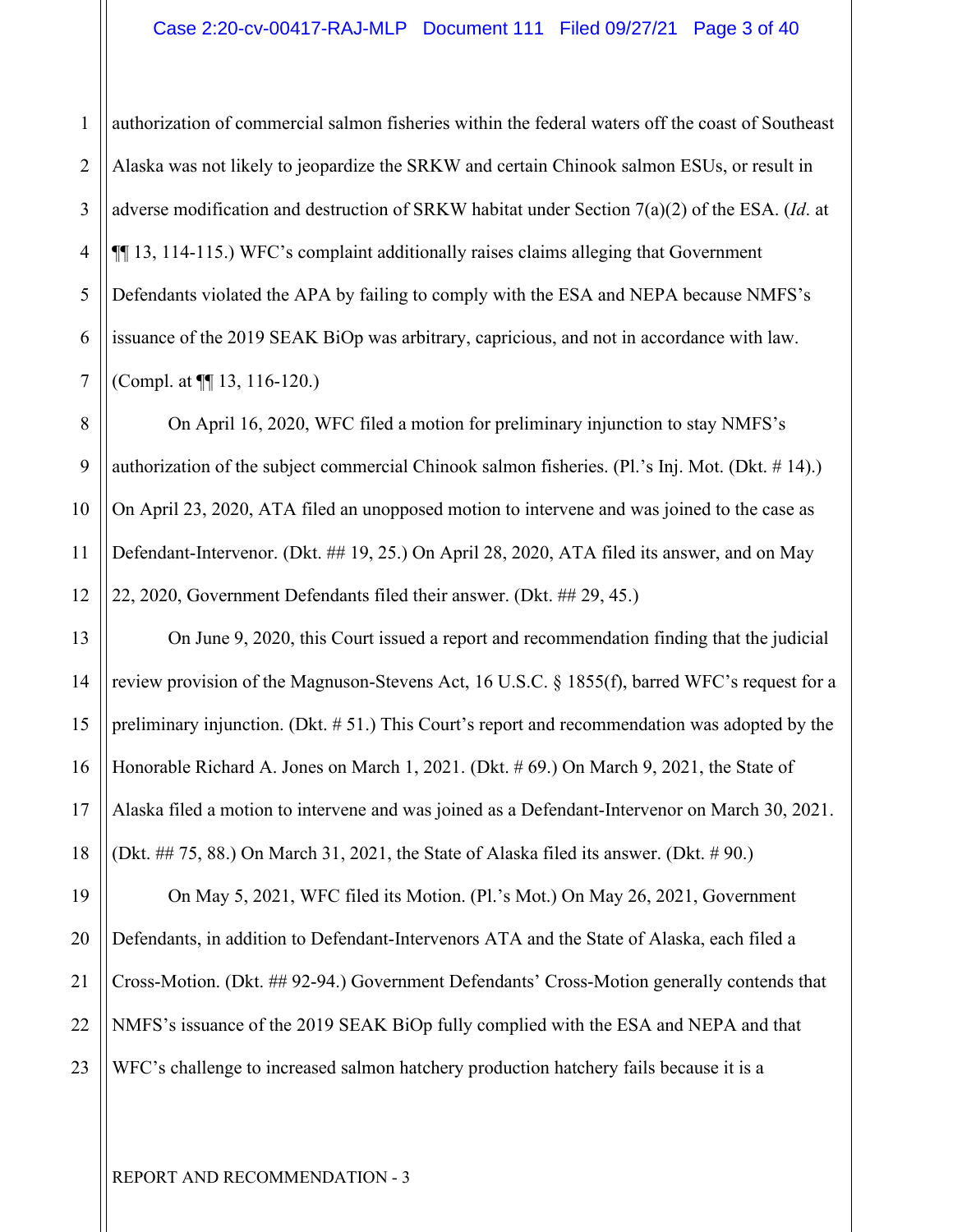1 2 3 4 5 6 7 8 9 10 11 "programmatic action that approves a framework for site-specific actions." (Gov. Defs.' Mot. at 1.) Defendant-Intervenor ATA's Cross-Motion, which was joined by the State of Alaska, primarily alleges that WFC does not have standing to bring its substantive claim that NMFS's no jeopardy determination in the 2019 SEAK BiOp violated the ESA. (ATA's Mot. at 1, 8-13.) Defendant-Intervenor State of Alaska's Cross-Motion joins Government Defendants' arguments regarding the ESA and NEPA claims, and ATA's arguments regarding standing, but separately contends that vacatur of the 2019 SEAK BiOp would be an inappropriate remedy in this case. (AK's Mot. at 1-2, 14.) Defendant-Intervenor State of Alaska's Cross-Motion also seeks a final judgment dismissing any claims by Plaintiff that are premised upon the delegation of management of the Southeast Alaska salmon fishery to the State of Alaska under the Magnuson-Stevens Act. (*Id*.)

12 13 14 15 16 17 18 On June 9, 2021, WFC filed a combined response and reply to Government Defendants' and Defendant-Intervenors' Cross-Motions ("Plaintiff's Reply").<sup>[1](#page-3-0)</sup> (Pl.'s Reply (Dkt. # 96).) On June 16, 2021, Government Defendants filed a reply ("Government Defendants' Reply") (Gov. Defs.' Reply (dkt. #99)), Defendant-Intervenors ATA filed a reply (ATA's Reply (dkt. #98)), and the State of Alaska filed a reply (AK's Reply (dkt.  $\# 97$ )). On July 27, 2021, this Court held oral argument on Plaintiff's Motion and Government Defendants' and Defendant-Intervenors Cross-Motions. (Dkt. # 103.) This matter is now ripe for the Court's review.

<sup>19</sup> 

<sup>20</sup> 

<span id="page-3-0"></span><sup>21</sup>  <sup>1</sup> In its combined response and reply, WFC requests that the Court strike portions of Government Defendants' Cross-Motion that relied on extra-record material to defend the 2019 SEAK BiOp from WFC's ESA claims. (Pl.'s Reply at 10.) A BiOp is a final agency action that shall be reviewed on "the whole record" before the federal agency at the time of its decision. 5 U.S.C. § 706; *see Ariz. Cattle* 

<sup>22</sup>  *Growers' Ass'n v. U.S. Fish & Wildlife Serv.*, 273 F.3d 1229, 1245 (9th Cir. 2001). But as noted by WFC at oral argument and in its responsive briefing, the Court may properly consider extra-record evidence in

<sup>23</sup>  considering WFC's NEPA claim, which does not challenge a final agency decision, and in fashioning relief. (Dkt. # 110 at 35-39; Pl.'s Reply at 10 n.1.) As such, the Court declines to strike Government Defendants' references to extra-record evidence in its cross-motion.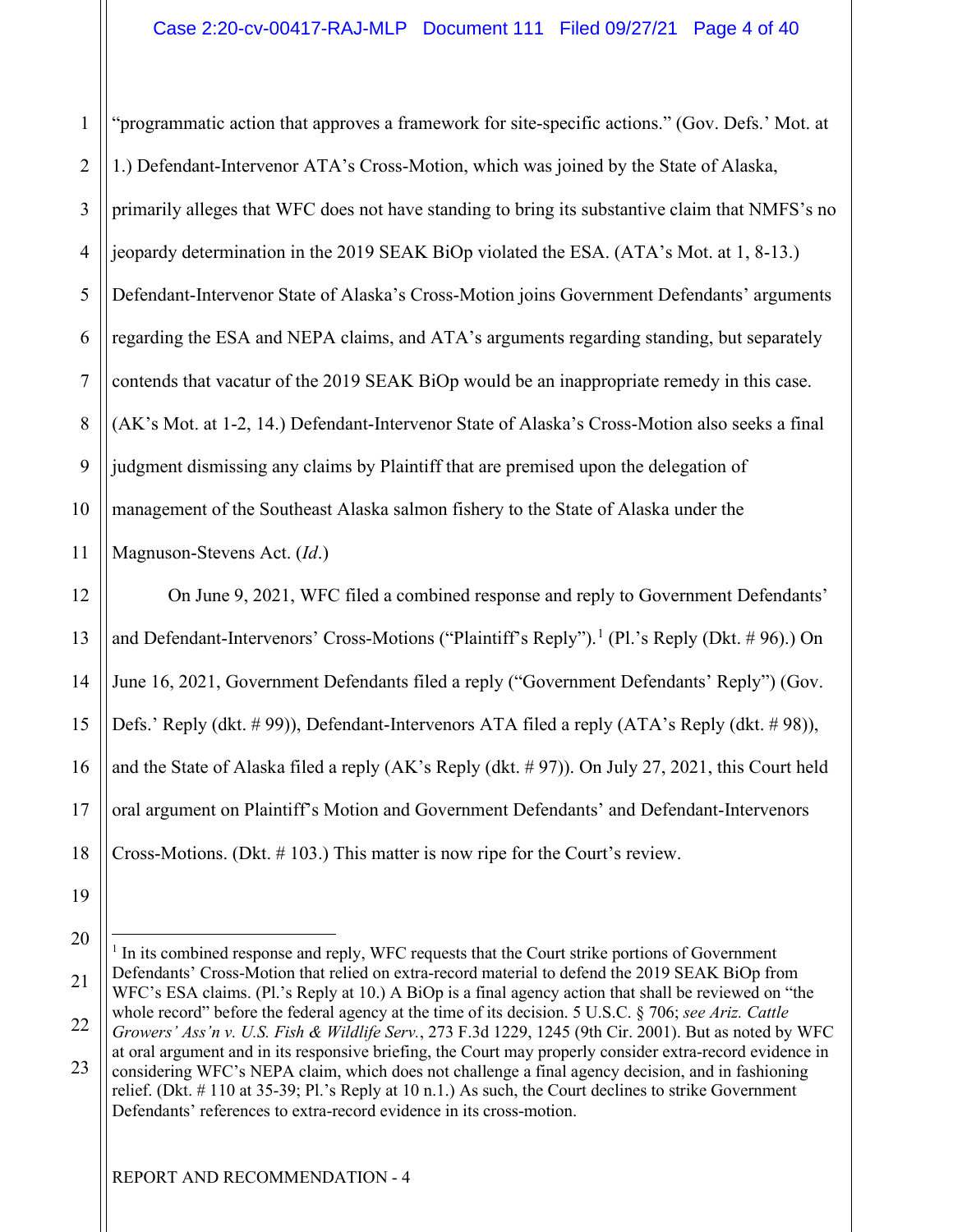#### **B. Statutory Background**

#### *i. Endangered Species Act*

The ESA was enacted by Congress to conserve endangered species and to protect the ecosystems they depend on. 16 U.S.C. §§ 1531(b). The ESA assigns implementation responsibilities to the Secretary of Commerce and the Secretary of the Interior, who have delegated such duties to NMFS and the United States Fish and Wildlife Services ("FWS"). *See* 50 C.F.R. § 402.01(b). NMFS retains ESA authority for marine and anadromous species, while FWS has jurisdiction over terrestrial and freshwater species. *See* 50 C.F.R §§ 17.11, 223.102, 224.101.

 Section 7 of the ESA imposes substantive and procedural requirements on federal agencies. *See* 50 C.F.R. § 402.03. At issue in this case, Section 7(a)(2) of the ESA substantively requires federal agencies to "insure that any action authorized, funded or carried out by such agency . . . is not likely to jeopardize the continued existence of any endangered species or threatened species or result in the destruction or adverse modification" of critical habitat. 16 U.S.C. § 1536(a)(2). In addition, Section 7 of the ESA procedurally requires that any federal agency that proposes an action must first determine whether the action "may affect" a listed species or critical habitat. 50 C.F.R. § 402.14(a). If the federal agency determines the action "may affect" a listed species, it must consult with NMFS, FWS, or both agencies. 50 C.F.R. §§ 402.03, 402.13, 402.14.

23 Formal consultation results in the consulting agency's issuance of a biological opinion ("BiOp"). 50 C.F.R.  $\S$  402.14(h)(1). A BiOp includes the consulting agency's opinion on whether a proposed action is likely to jeopardize listed species or adversely modify critical habitat. 50 C.F.R. § 402.14(h)(3). If the consulting agency determines an action is likely to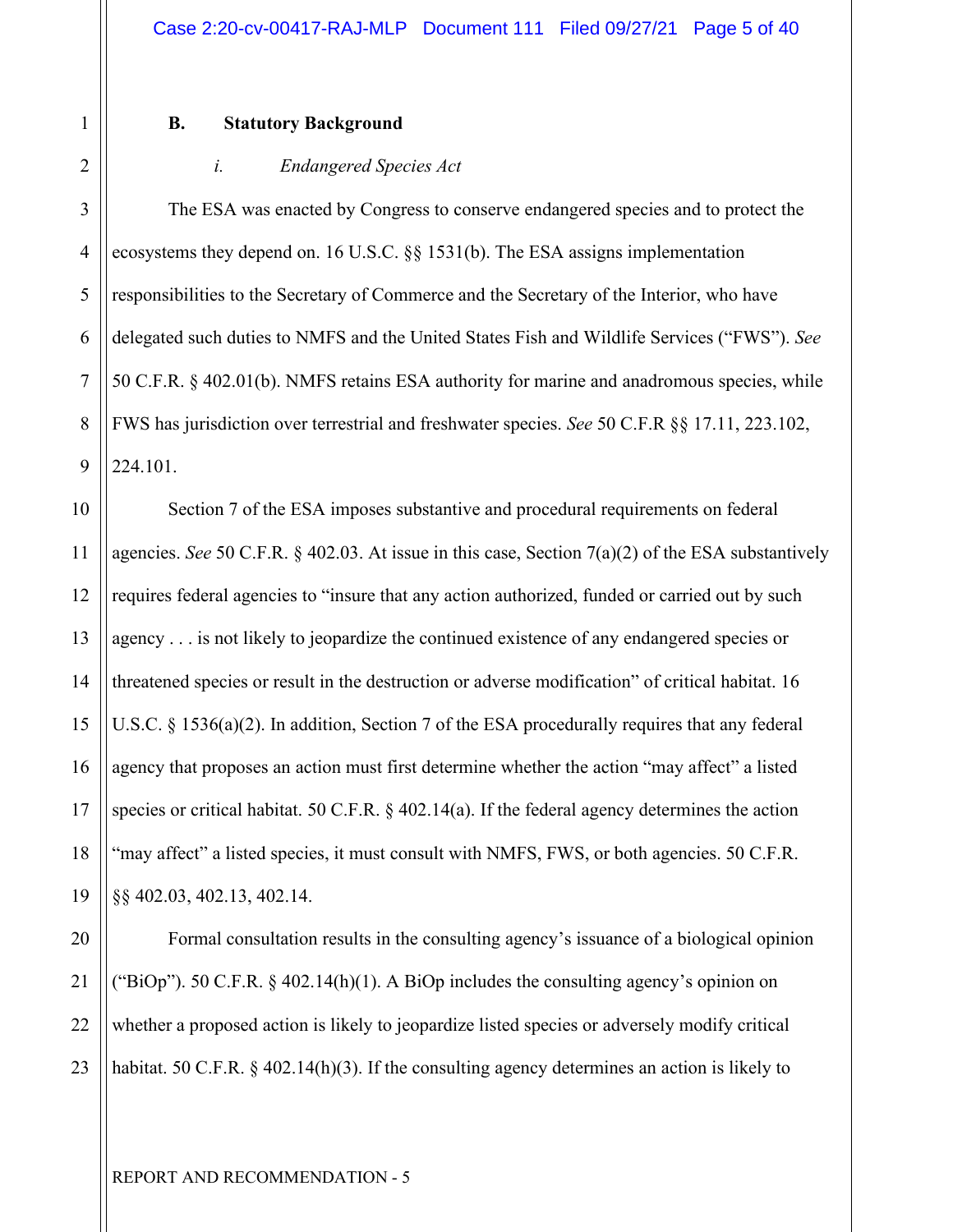1 2 3 4 5 jeopardize species or adversely modify critical habitat, the BiOp will suggest "reasonable and prudent alternatives" to avoid jeopardy or adverse modification. 16 U.S.C. § 1536(b)(3)(A); *see also San Luis & Delta-Mendota Water Auth. v. Jewell*, 747 F.3d 581, 634 (9th Cir. 2014). The implementing regulations for the ESA define "action" as "all activities or programs of any kind authorized, funded, or carried out . . . by Federal agencies." 50 C.F.R. § 402.02.

Section 9 of the ESA prohibits "take" of a listed species. 16 U.S.C. § 1538(a)(1)(B); 50 C.F.R. § 223.203(a). "Take" is defined to include harming, harassing, or killing listed species. 16 U.S.C. § 1532(19). Harm is defined to include "significant habitat modification" which "kills or injures fish or wildlife by significantly impairing essential behavioral patterns, including, breeding, spawning, . . . [or] feeding . . . ." 50 C.F.R. § 222.102.

If the consulting agency determines a proposed action is not likely to jeopardize the species, or if reasonable and prudent alternatives are identified to avoid jeopardy and adverse modification but will likely result in the incidental "take" of some individual members of a listed species, the agency provides an "incidental take statement" ("ITS") along with the BiOp for the proposed action. *See* 16 U.S.C. § 1536(b)(4)(c)(i)-(iv); 50 C.F.R. § 402.14(i)(1)(i). Any "take" in compliance with an ITS does not violate Section 9 of the ESA. 16 U.S.C. § 1536(o)(2); 50 C.F.R.  $\S$  402.14(i)(5).

18

19

20

21

22

23

6

7

8

9

10

11

12

13

14

15

16

17

#### *ii. National Environmental Policy Act*

NEPA requires federal agencies to prepare an Environmental Impact Statement ("EIS") for any "major Federal actions significantly affecting the quality of the human environment." 42 U.S.C. § 4332(2)(C)(i). An EIS ensures that a federal agency will consider information on environmental impacts when reaching decisions and that the information will be made available to the larger audience who may play a role in the decision-making process. *Robertson v. Methow*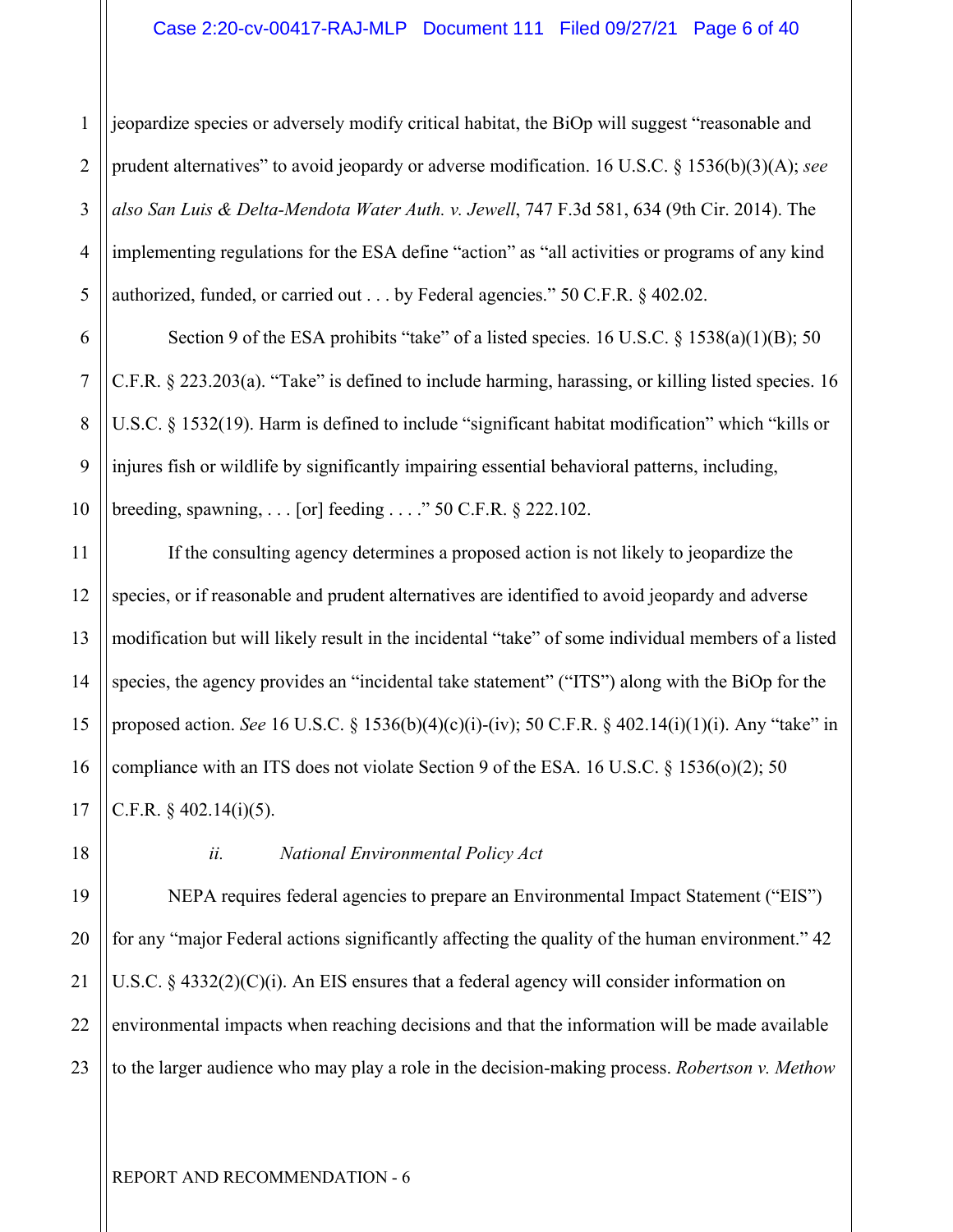1 2 3 *Valley Citizens Council*, 490 U.S. 332, 349 (1989). NEPA requires that "relevant environmental information be identified and considered early in the process in order to ensure informed decision making by Federal agencies." 40 C.F.R. § 1500.1(b).

4 5 6 7 8 9 10 11 12 13 NEPA regulations direct federal agencies to prepare an Environmental Assessment ("EA") to determine whether an EIS is necessary if the proposed action is neither one that normally requires an EIS nor one that is excluded from NEPA review. *Hale v. Norton*, 476 F.3d 694, 700 (9th Cir. 2007); *see* 40 C.F.R. § 1501.4(a)-(b). If it is determined no significant impact will occur after completing an EA, the federal agency must issue a "finding of no significant" impact ('FONSI') and then execute the action." *Sierra Club v. Babbitt*, 65 F.3d 1502, 1505 (9th Cir. 1995); *see* 40 C.F.R. §§ 1501.4(e), 1508.13. However, if the EA shows that the proposed action will have a significant impact, the federal agency must prepare an EIS before proceeding with the proposed action. 42 U.S.C. § 4332(2)(C); *Ramsey v. Kantor*, 96 F.3d 434, 443 (9th Cir. 1996).

## 14 15 16 17

18

19

20

21

22

#### *iii. Magnuson-Stevens Act*

The Magnuson-Stevens Act establishes exclusive federal management over fisheries within the federal waters of the United States, which extends from the seaward boundary of each coastal state to 200 nautical miles from the coastline. 16 U.S.C. §§ 1802(11), 1811(a). The Secretary of Commerce is charged with implementing the Magnuson-Stevens Act but has delegated this responsibility to NMFS. 16 U.S.C. §§ 1854, 1855(d).

#### **C. Factual Background**

WFC is a membership-based  $501(c)(3)$  nonprofit organization in the State of Washington, with its principal place of business in Duvall, Washington. (Compl. at  $\P$  14.) WFC brings this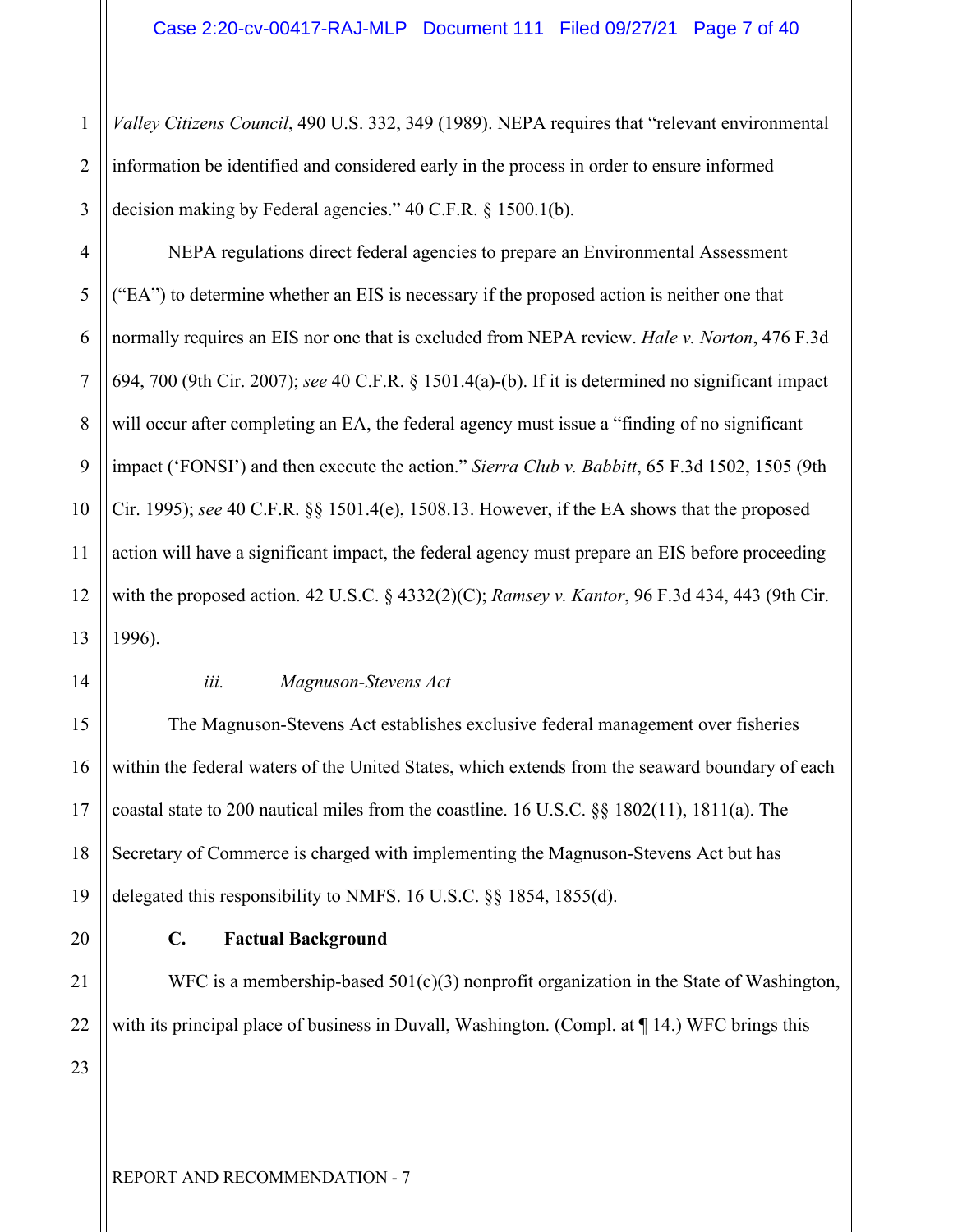1 action on behalf of its members who it asserts regularly spend time in areas in and around the waters occupied by the SRKW and subject Chinook salmon ESUs. (*Id*. at ¶ 15.)

#### *i. The SRKW and Chinook Salmon*

In 2005, NMFS listed the SRKW as endangered under the ESA. 50 C.F.R. § 224.101(h); *see also* Endangered Status for Southern Resident Killer Whales, 70 Fed. Reg. 69,903 (Nov. 18, 2005). As of December 2018, the SRKW population was 74. AR at 47276. In early 2019, there were 26 reproductive age females, with only 14 having successfully reproduced in the prior 10 years, and there had been no viable calves since the beginning of 2016. *Id.* at 47434.

A primary limiting factor for the SRKW population is prey availability, which has contributed to premature mortality and reduced fertility. AR at 47276, 47282, 47286-87, 47434. While the SRKW consume a wide variety of fish species, 80 to 90 percent of the SRKW's diet consists of older and larger Chinook salmon. *Id.* at 47282-83. Overall, the major threats that have led to SRKW population decline are: (1) the worsening availability of salmon prey; (2) noise and vessel impacts; and (3) habitat destruction and pollution, including the presence of toxins in the environment and in their food. *Id.* at 29604, 47276, 47282, 47286-90, 47433-34.

NMFS listed the Snake River fall-run Chinook salmon ESU as a threatened species under the ESA in 1992. 50 C.F.R. § 223.012(e); *see also* Threatened Status for Snake River Spring/Summer Chinook Salmon, Threatened Status for Snake River Fall Chinook Salmon, 57 Fed. Reg. 14,653 (Apr. 22, 1992). The Puget Sound, the Lower Columbia River, and the Upper Willamette River Chinook salmon ESUs were all listed as threatened species in 1999. 50 C.F.R. § 223.102(e); *see also* Threatened Status for Three Chinook Salmon ESUs in Washington and Oregon, and Endangered Status for One Chinook Salmon ESU in Washington, 64 Fed. Reg. 14,308 (Mar. 24, 1999). The primary limiting factors for the Chinook salmon ESUs' decline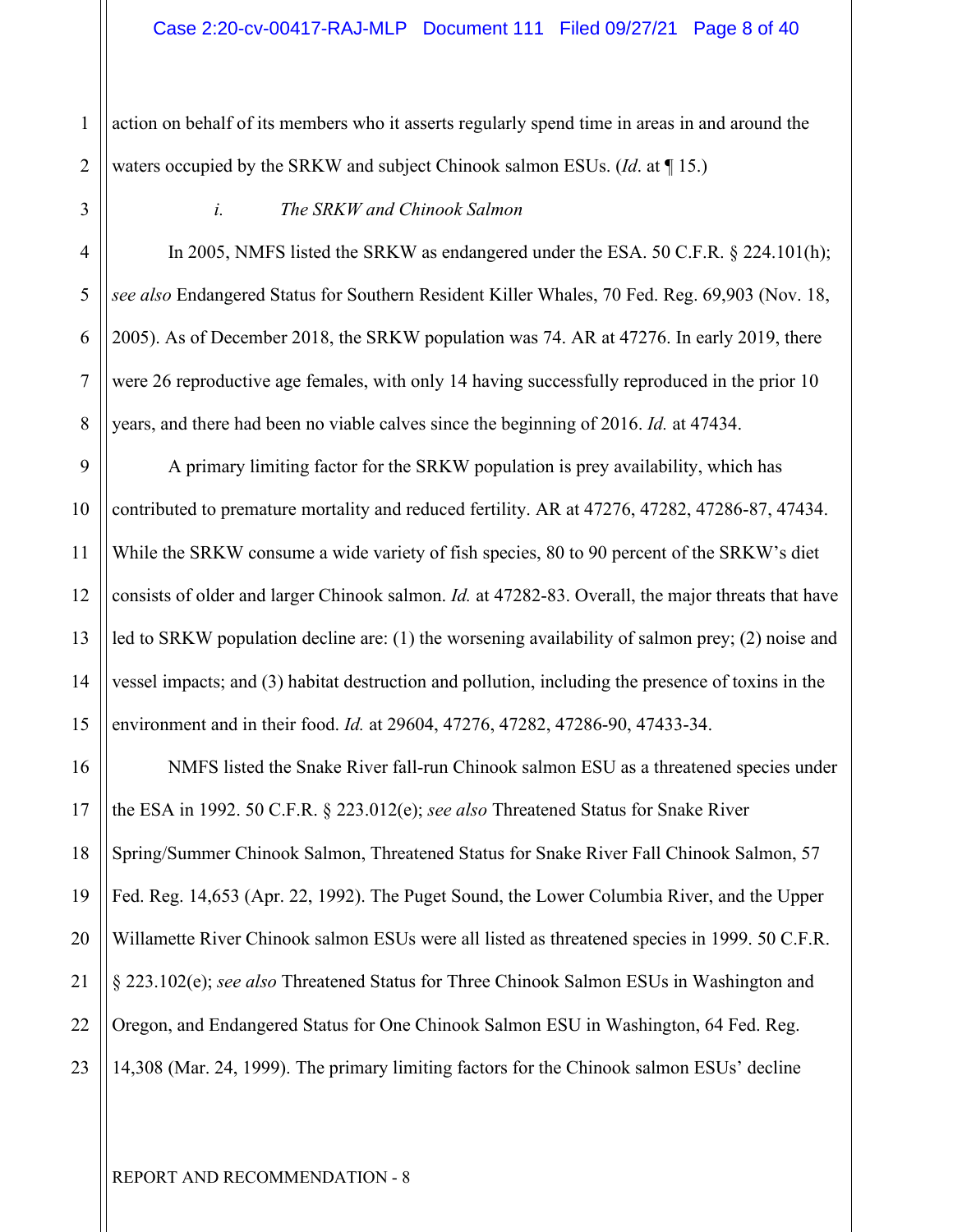1 2 include harvests, loss of habitat, and hatcheries. *See* AR at 1729, 14492, 15761, 15891, 47422-24.

As the 2019 SEAK BiOp notes, NMFS has performed numerous consultations on the effects of Southeast Alaska fisheries on both the SRKW and the Chinook Salmon populations under the ESA since 1992. AR at 47195-97. In the 2019 SEAK BiOp, NMFS determined that its proposed actions were likely to adversely affect the SRKW and the Snake River-fall run, Puget Sound, Lower Columbia River, and Upper Willamette River Chinook salmon ESUs. *Id.* at 47173, 47175, 47221-90.

13

14

15

16

17

18

19

20

21

22

3

4

5

6

7

8

#### *ii. The Pacific Salmon Treaty*

Due to migratory patterns, Chinook salmon regularly travel across the boundary between the United States and Canadian waters. AR at 523. As a result, fish originating in one country are often "intercepted" by individuals fishing in the other country. *Id*.; *see id.*at 47194-95. To resolve this issue, the United States and Canada ratified the Pacific Salmon Treaty ("PST"). *Id*. Beginning in 1985, the PST established a framework for the management of Pacific salmon fisheries in the federal waters off the coast of the United States and Canada that fall within the treaty's geographical boundaries. *Id*.

In both 1999 and 2009, the United States and Canada entered into 10-year agreements that comprehensively updated the PST. AR at 47194-95. Both countries entered into the most recent agreement in 2019, which set the current upper harvest limits of Chinook salmon. *Id*. Chapter 3 of Annex IV to the 2019 PST defines the current management regime for the Chinook salmon fisheries within the PST geographical region, including Southeast Alaska, and is in effect from 2019 through 2028. *Id.* at 515, 517, 47194-95.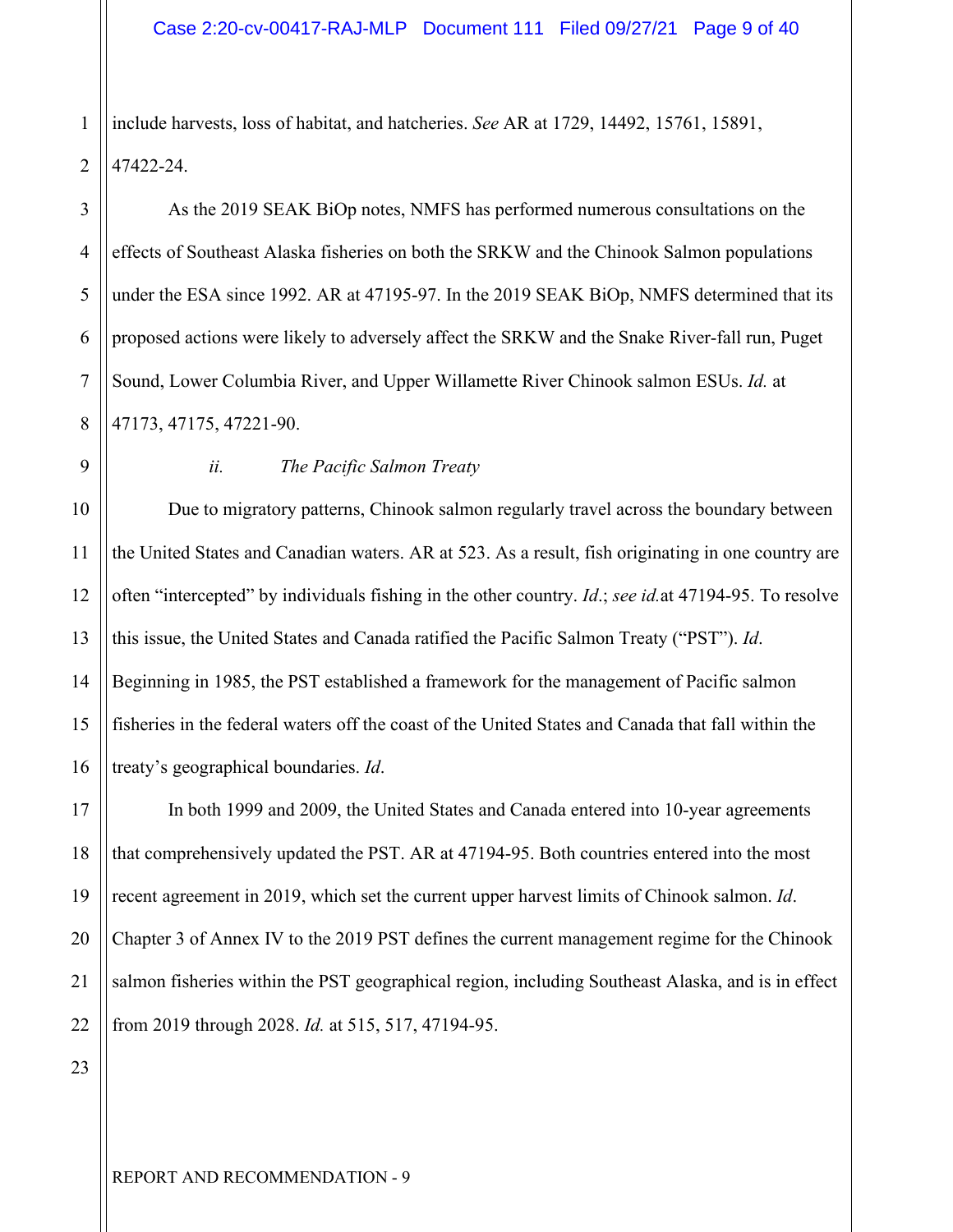| 2 |  |
|---|--|
| そ |  |

#### *iii. The Salmon Fishery Management Plan*

2 4 5 6 7 8 9 10 11 12 13 14 NMFS delegated its authority over the Southeast Alaska salmon fisheries in federal waters to Alaska. 50 C.F.R. § 679.3(f). Pursuant to the Magnuson-Stevens Act, the North Pacific Fishery Management Council ("NPFMC") has "authority over the fisheries in the Arctic Ocean, Bering Sea, and Pacific Ocean seaward of Alaska." 16 U.S.C. § 1852(a)(1)(G); *see* AR at 502. The NPFMC has issued several amendments to its original 1979 fishery management plan for salmon fisheries in Alaska (the "Salmon FMP"), with the most recent amendment completed in 2018. Fisheries of the Exclusive Economic Zone Off Alaska; Essential Fish Habitat Amendments, 83 Fed. Reg. 31,340 (July 5, 2018). On December 12, 2012, NMFS reaffirmed its delegation of authority over the salmon fisheries in Southeast Alaska to the State of Alaska in FMP Amendment 12. 50 C.F.R. § 679.3(f); *see also* Fisheries of the Exclusive Economic Zone Off Alaska; Pacific Salmon, 77 Fed. Reg. 75,570 (Dec. 21, 2012). The Salmon FMP delegates management authority over the fishery in federal waters of Southeast Alaska to the State of Alaska; however, NMFS retains oversight authority. AR at 515, 561-65.

15 16 17 18 19 20 21 The 2018 Salmon FMP provides for two salmon fisheries in Southeast Alaska: (1) a commercial troll salmon fishery; and (2) a sport fishery. AR at 514-15. Harvests are limited to a specific number of "Treaty Chinook salmon" according to the abundance estimate established under the PST. *Id.* at 540-41. All winter and spring harvests, and some summer harvest, occur in state waters and are not subject to the Magnuson-Stevens Act. *See id*. However, some of the summer harvest occurs in the Exclusive Economic Zone subject to the Magnuson-Stevens Act. *Id.*

23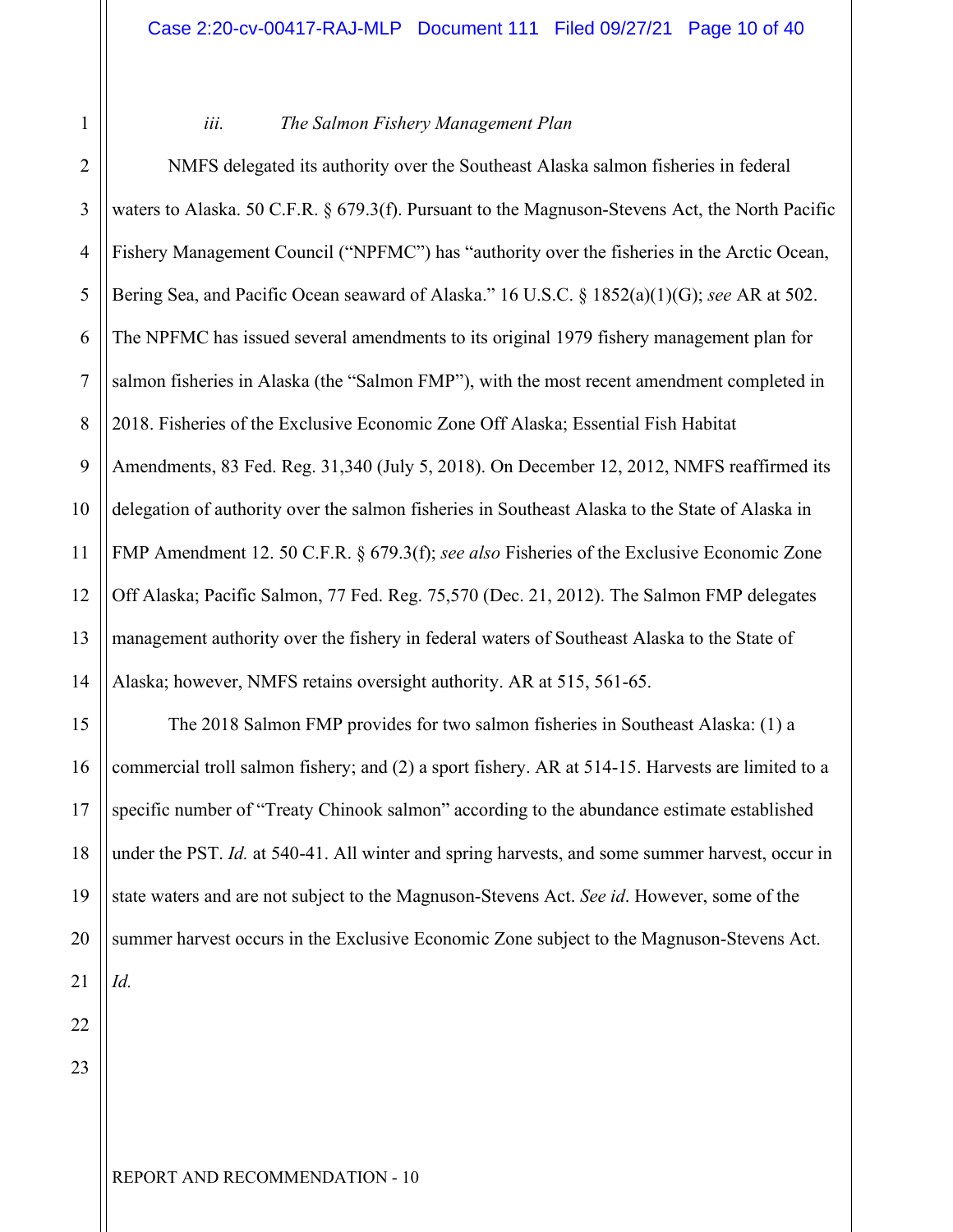#### *iv. 2019 SEAK BiOp*

4 6 8 10 Following the completion of the 2019 PST, NMFS reinitiated consultation under the ESA on the Alaska salmon fisheries, and on April 5, 2019, issued the 2019 SEAK BiOp. AR at 47173-76, 47193-204. The 2019 SEAK BiOp considered the combined effects of three actions. *Id.* at 47193-204. First, NMFS analyzed its ongoing delegation of management authority over the Southeast Alaska salmon fisheries in federal waters to the State of Alaska. *Id.* at 47197-98. Second, NMFS analyzed federal funding to the State of Alaska to meet the obligations of the PST*. Id.* at 47198-201. Third, NMFS analyzed funding for a conservation program to benefit Puget Sound Chinook salmon stocks and the SRKW. *Id.* at 47201-04. The 2019 SEAK BiOp analyzes Southeast Alaska salmon fisheries under the 2019 PST. *See, e.g., id.* at 47366.

11 12 13 14 15 16 17 18 In the 2019 SEAK BiOp, NMFS ultimately concluded the continued operation of the salmon fisheries, consistent with the PST established harvest limits, was not likely to jeopardize the SRKW or adversely modify its critical habitat. AR at 47508 ("it is NMFS' [BiOp] that the proposed actions are not likely to appreciably reduce the likelihood of both survival and recovery of [the SRKW] or destroy or adversely modify their designated critical habitat."). Similarly, NMFS concluded the proposed actions would not jeopardize the Lower Columbia River, Upper Willamette River Chinook, Snake River-fall run, and Puget Sound Chinook salmon ESUs. *Id.* at 47485-47501.

19 20

21

1

2

3

5

7

9

#### *v. Conservation Program*

22 23 Relevant to the instant matter, under the third action in the 2019 SEAK BiOp, NMFS planned to secure national and state funding for a conservation program to benefit Puget Sound Chinook salmon stocks and the SRKW. AR at 47201-04. NMFS's federal "funding initiative" under the proposed conservation program contains three elements. *Id.* at 47202. The first and

REPORT AND RECOMMENDATION - 11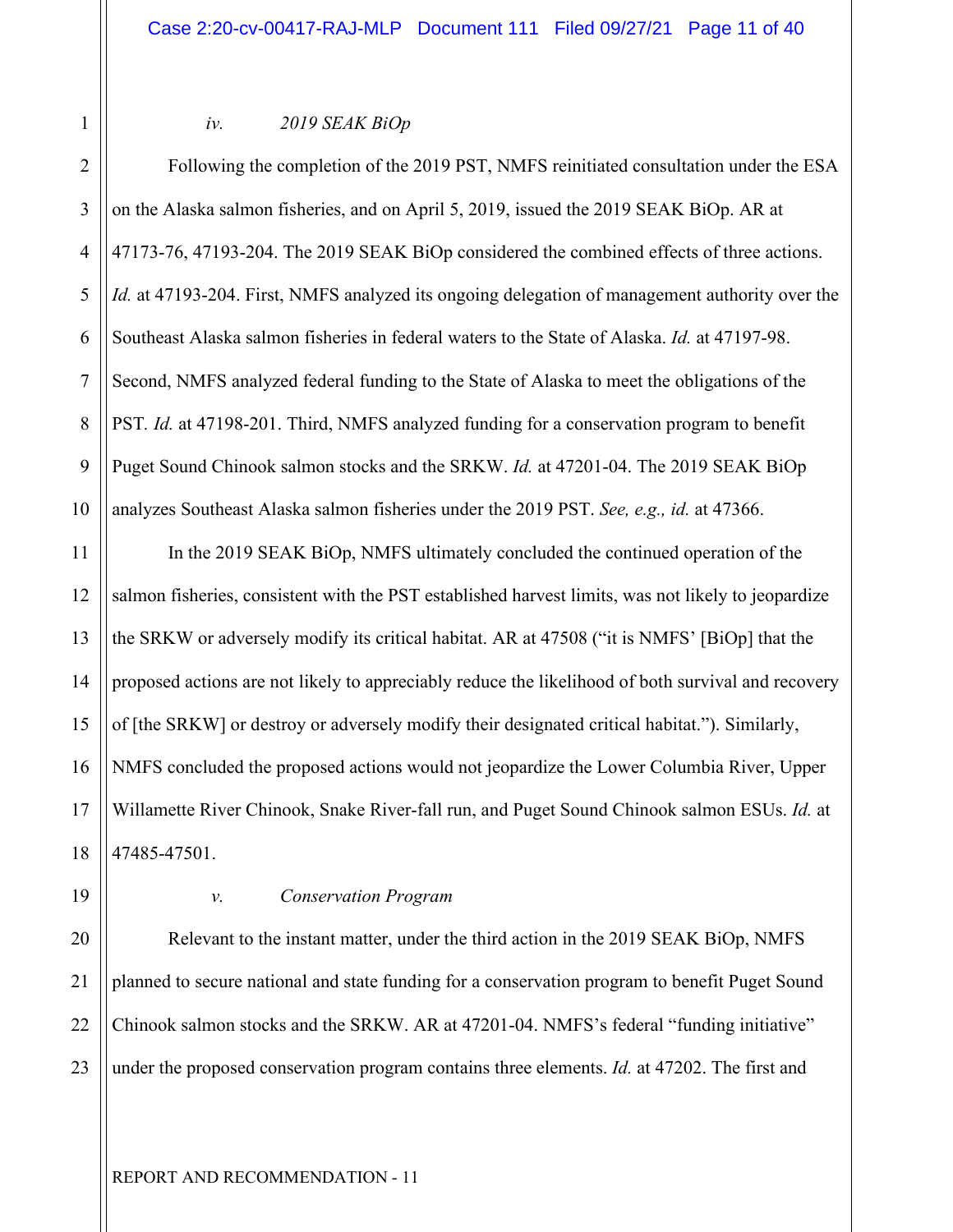1 2 3 4 5 6 7 8 9 second parts of the conservation program were projected to benefit populations of Puget Sound Chinook salmon that are considered essential for recovery as well as the SRKW. *Id*. First, NMFS noted \$3.06 million per year would be allocated for Puget Sound Chinook salmon conservation hatcheries to increase funding for existing programs on the Nooksack, Dungeness, and Stillaguamish Rivers and to fund a new program in Hood Canal. *Id*. at 47202, 47420. Second, NMFS noted that \$31.2 million would be provided to fund habitat projects to benefit Chinook salmon populations in the same four watersheds. *Id.* at 47202, 47419-20. The 2019 SEAK BiOp specified that the habitat related recovery projects are "one<sup>[</sup>-]time capital projects that would . . . be funded and completed during the first three years." *Id*.

The third component of the conservation program contemplated by the 2019 SEAK BiOp is a prey increase program that was specifically designed to "increase hatchery Chinook salmon abundance to provide a meaningful increase in prey availability for SRKWs."<sup>[2](#page-11-0)</sup> AR at 47202, 47419-20. The prey increase program sought to provide a four to five percent increase in prey for the SRKW in approximately 4-5 years. *Id.* at 47202-03. Per the 2019 SEAK BiOp, NMFS proposed spending at least \$5.6 million annually on the conservation program to release 20 million smolts annually. *Id.* at 47203.

For purposes of the 2019 SEAK BiOp, NMFS considered the conservation program action to be a "framework programmatic action." AR at 47203; *see* 50 C.F.R. § 402.02. As a result, the 2019 SEAK BiOp acknowledged aspects of the conservation program would be decided in the future, such as the selection of funding recipients for the habitat restoration programs. AR at 47203. NMFS noted that it would perform site-specific analysis as needed if the activities were determined to not be covered by existing programmatic BiOps. *Id*.

<span id="page-11-0"></span>23

22

10

11

12

13

14

15

16

17

18

19

20

 $2$  This program is alternatively referred to by Government Defendants the "Hatchery Production Initiative for Southern Resident Killer Whales." (Gov. Defs.' Mot. at 13 n.7.)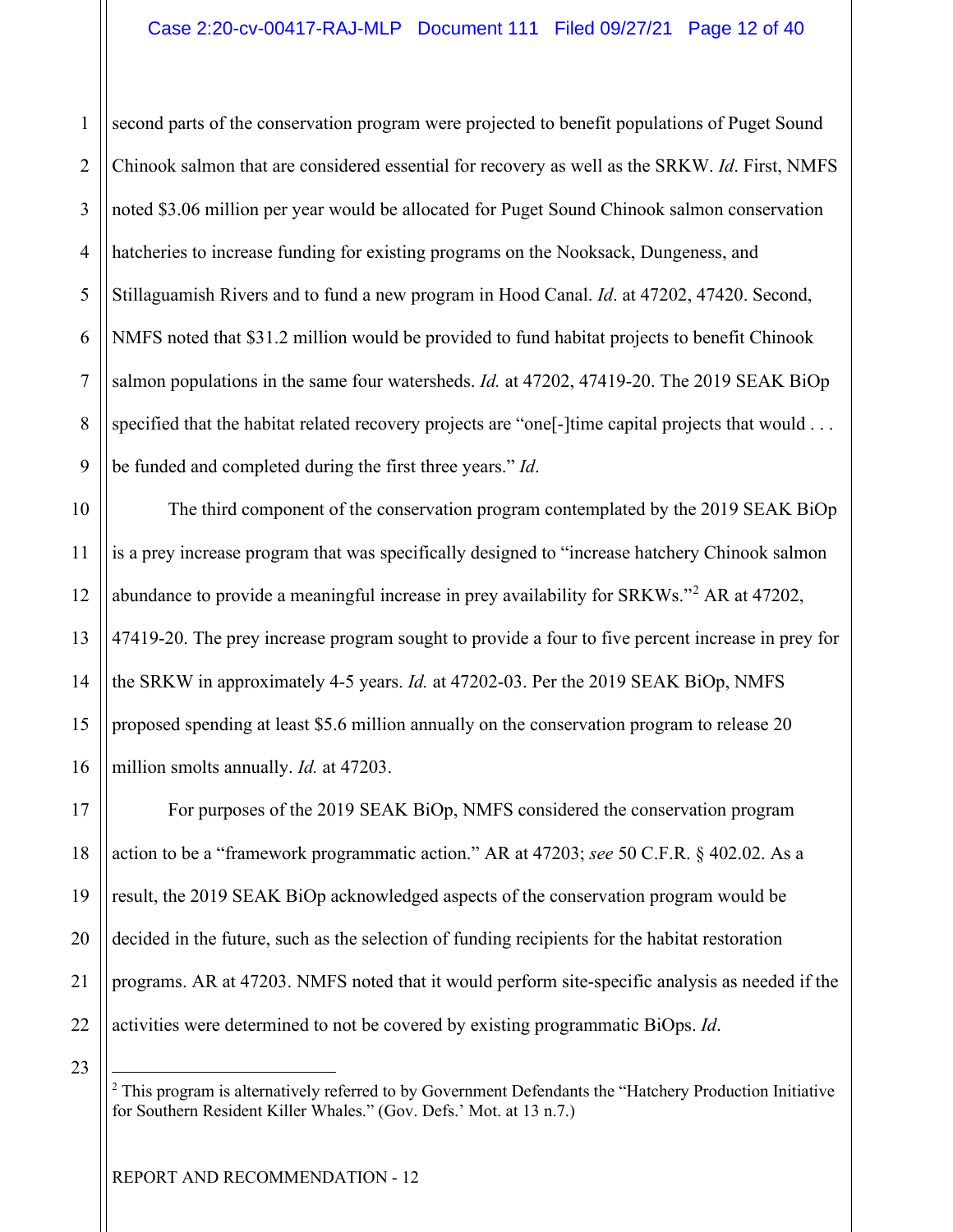#### *vi. Incidental Take Statement*

4 6 7 8 9 10 12 The 2019 SEAK BiOp includes an ITS authorizing take of the SRKW in addition to the four threatened Chinook salmon ESUs, allowing for the salmon fisheries to harvest up to the limits put in place under the 2019 PST. AR at 47518-19. The ITS does not authorize take associated with the proposed hatchery and habitat programs for the Chinook salmon ESUs. *Id.; see also id.* at 47420, 47428, 47433. Instead, the ITS acknowledges "limited adverse effects to the listed Chinook salmon as a result of increased hatchery production and habitat restoration work associated with the mitigation funding initiative" and that the 2019 SEAK BiOp constitutes a programmatic review of the funding action. *Id.* at 47519 ("[W]e do not provide an exemption from the take prohibition for those actions in this take statement. This will be addressed in future project-specific consultations, 4(d) rule approvals, or determinations of coverage by existing biological opinions.").

13 14 15 16 17 18 19 20 The ITS included in the 2019 SEAK BiOp additionally notes that the salmon harvest that may occur under the proposed actions was likely to result "in some level of harm constituting take of SRKW by reducing prey availability" by causing the SRKW to forage for longer periods, travel to alternate locations, or abandon foraging efforts. AR at 47519. Therefore, NMFS utilized the level of Chinook salmon catch in Southeast Alaska as a surrogate for incidental take of SRKW. *Id.* ("The extent of take for SRKW is therefore the same as the extent of take for Chinook salmon and is described by the provisions of Chapter 3, Annex IV of the PST Agreement that define annual catch or total mortality limits on Chinook salmon (including ESA-listed and non ESA-listed Chinook salmon.").

23

22

21

1

2

3

5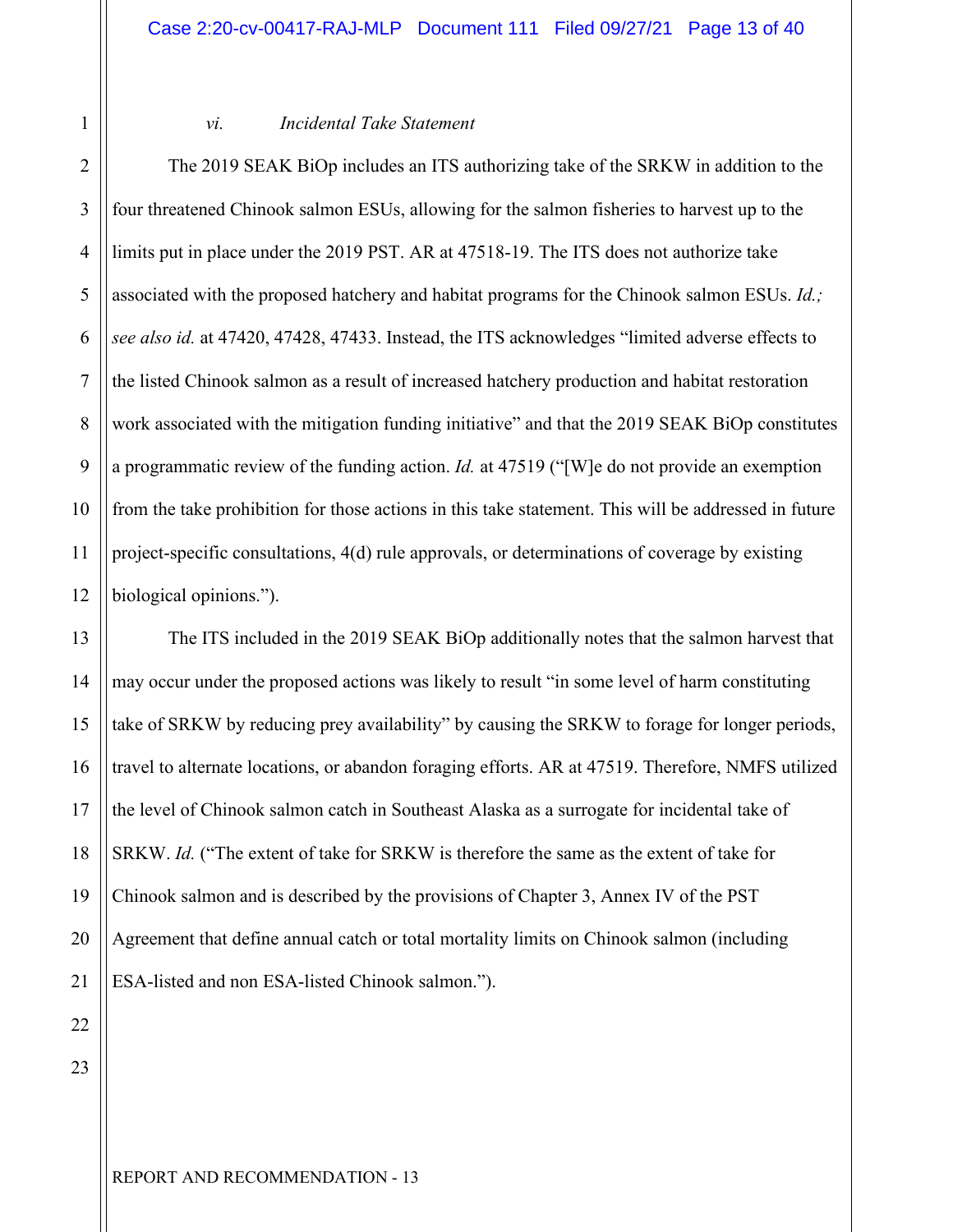*vii. Environmental Assessment and Environmental Impact Statement History*  In 1998, NMFS prepared an EA to comply with NEPA for its continued deferral of management to Alaska that addressed the Southeast Alaska salmon fisheries though 2003. AR at 47953. Subsequent to the 1998 EA, the 1999 PST was completed, which set the harvest limits from 1999 through 2008. *Id*. Under the guidance of the 1998 EA, NMFS issued a BiOp with an ITS "that covers the 1999 [PST], and the deferral of management to the State of Alaska for the duration of this management program subject to conditions that require reinitiation of consultation." *Id*.

9 10 12 13 14 15 16 In November 2003, NMFS issued a programmatic EIS addressing its review of several salmon fisheries—including those located in Southeast Alaska. AR at 47914. The EIS addressed the ITS for the 1999 PST and the "annual decision regarding continued deferral of management to the State [of Alaska] and the issuance of an ITS through the Section 7 consultation process." *Id.* at 47953. The 2003 EIS additionally explained that the Ninth Circuit's "decision in *Ramsey v. Kantor* clarifies that the actions ensuing from NMFS's review are the decision of whether to continue deferral of management to the State of Alaska and the associated issuance of an [ITS], and that those actions need to comply with NEPA." *Id.* at 47953.

In 2012, NMFS completed an EA in connection with Amendment 12 to the Salmon FMP considering the impacts of the ongoing delegation of authority to the State of Alaska, which included an analysis of the 2008 BiOp and an ITS. AR at 47797-825. The 2008 BiOp surveyed the impact of the ongoing delegation on both the SRKW and Chinook salmon ESUs. *Id.* at 343-61, 399-402.

23

22

17

18

19

20

21

1

2

3

4

5

6

7

8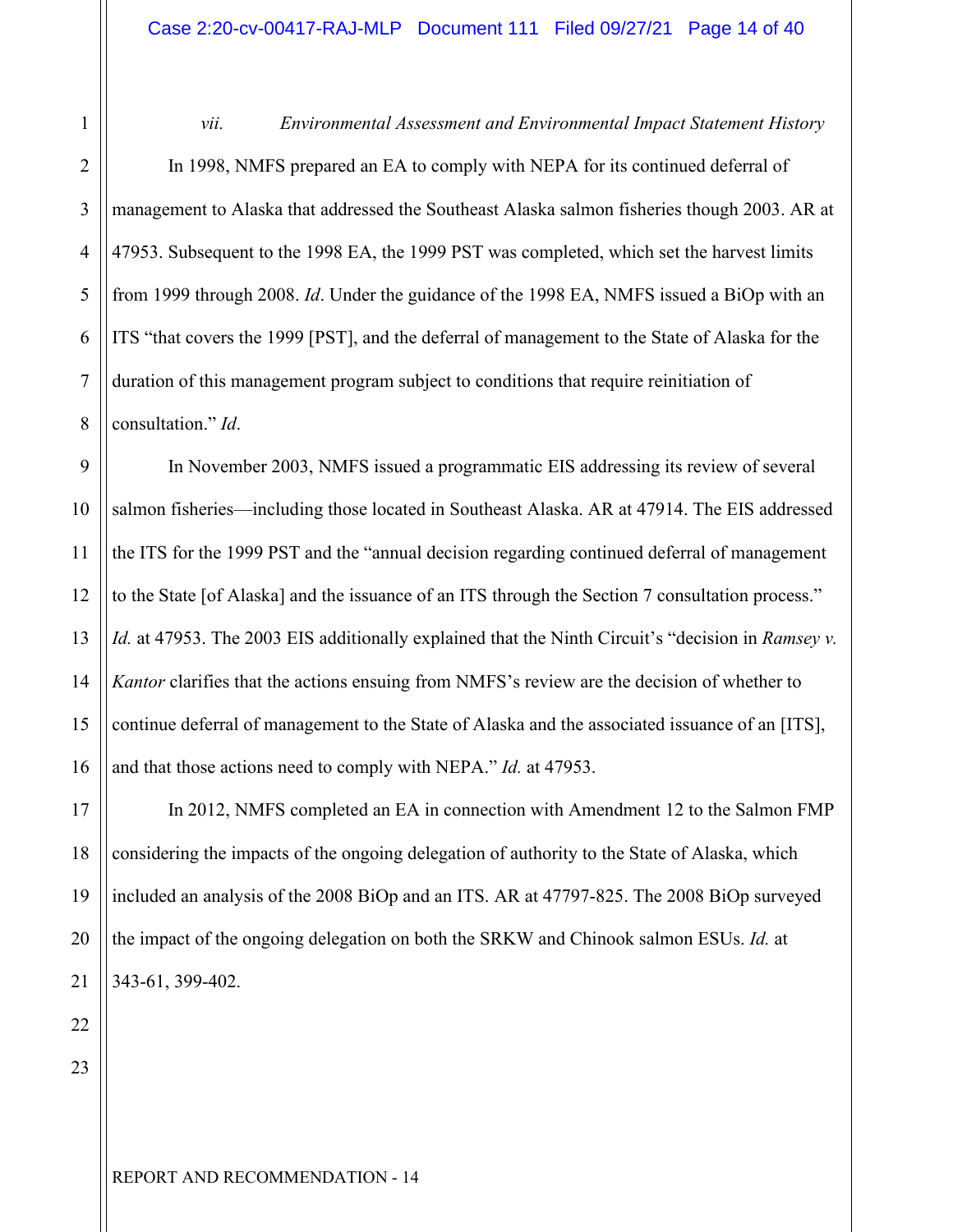#### **III. DISCUSSION**

#### **A. Legal Standards**

6 7 8 9 10 11 Summary judgment is generally the appropriate mechanism for resolving the merits of ESA and NEPA claims. *See e.g., Occidental Eng'g Co. v. Immigr. & Naturalization Serv.*, 753 F.2d 766, 769-70 (9th Cir. 1985). Summary judgment in such case is appropriate where there is no genuine issue of material fact and the moving party is entitled to a judgment as a matter of law. *Karuk Tribe of California v. U.S. Forest Serv.*, 681 F.3d 1006, 1017 (9th Cir. 2012) (citing *Sierra Club v. Bosworth*, 510 F.3d 1016, 1022 (9th Cir. 2007)). Because this matter is a record review case, the Court may direct summary judgment be granted to either party based upon review of the administrative record. *Id*. (citing *Lands Council v. Powell*, 395 F.3d 1019, 1026 (9th Cir. 2005)).

12 13 14 15 16 17 18 19 20 21 22 23 Federal agencies' compliance with the ESA and NEPA is reviewed under the APA. *Ctr. for Biological Diversity v. Ilano*, 928 F.3d 774, 779-80 (9th Cir. 2019); *Jewell*, 747 F.3d at 601. Under the APA, "an agency action must be upheld on review unless it is 'arbitrary, capricious, an abuse of discretion, or otherwise not in accordance with law.'" *Jewell*, 747 F.3d at 601 (quoting 5 U.S.C. § 706(2)(A)). A reviewing court "must consider whether the decision was based on a consideration of the relevant factors and whether there has been a clear error of judgment." *Id*. (citation and quotation marks omitted). Courts will "reverse a decision as arbitrary and capricious only if the agency relied on factors Congress did not intend it to consider, entirely failed to consider an important aspect of the problem, or offered an explanation that runs counter to the evidence before the agency or is so implausible that it could not be ascribed to a difference in view or the product of agency expertise." *N. Plains Res. Council, Inc. v. Surface Transp. Bd.*, 668 F.3d 1067, 1074-75 (9th Cir. 2011).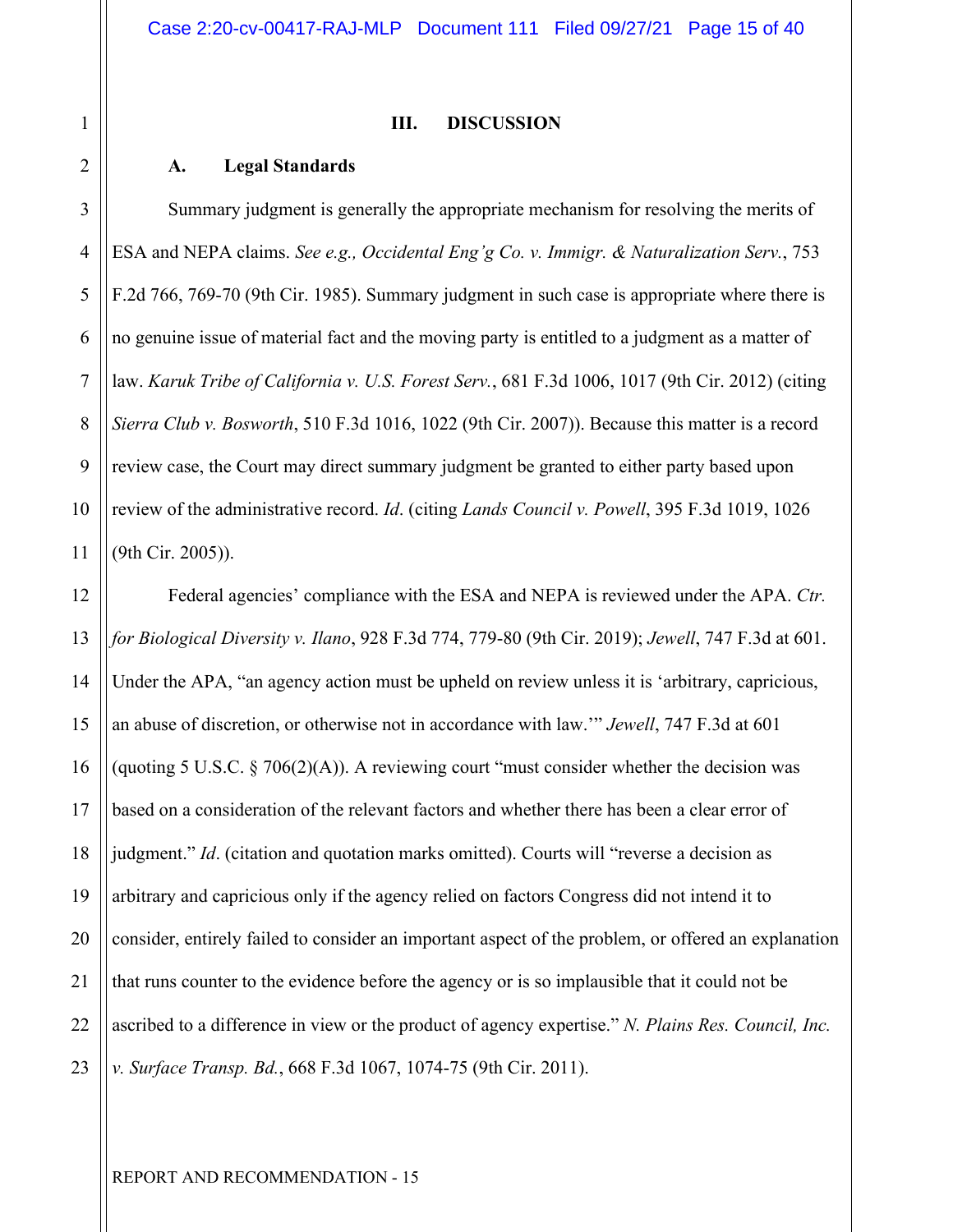5

6

7

1

4 8 9 The Court's "review of agency actions, including the promulgation of a BiOp, is narrow." *Alaska v. Lubchenco*, 723 F.3d 1043, 1052 (9th Cir. 2013). The Court should give "deference to a reasonable interpretation of a statute by an administrative agency charged with its implementation." *Chevron U.S.A., Inc. v. Natural Res. Def. Council*, 467 U.S. 837, 344 (1984). Courts should be at their most deferential "when reviewing scientific judgments and technical analyses within the agency's expertise." *Lands Council v. McNair*, 629 F.3d 1070, 1074 (9th Cir. 2010). "Deference is particularly important when the agency is making predictions, within its area of special expertise, at the frontiers of science." *Ariz. Cattle Growers' Ass'n v. U.S. Fish & Wildlife*, 273 F.3d 1229, 1236 (9th Cir. 2001) (quotations omitted).

10 11

#### **B. Standing**

12 13 14 15 16 17 18 19 20 21 Before considering the merits of WFC's claims, the Court must first address WFC's standing. Government Defendants and ATA both argue WFC lacks standing for its substantive ESA claim concerning the "no jeopardy" determination for both the SRKW and Chinook salmon ESUs in the 2019 SEAK BiOp. (Gov. Defs.' Mot. at 10-11; ATA's Mot. at 9-14.) Specifically, both Government Defendants and ATA contend WFC's alleged injury is neither causally related to the Southeast Alaska troll fishery nor redressable by the relief sought by WFC. (*Id.*) In addition, Government Defendants and ATA argue WFC lacks organizational standing to bring its substantive and procedural ESA claims because WFC's claims are premised on injuries to its members, fail to satisfy the causation and redressability requirements, and, therefore, WFC members would not have standing to bring a suit on their own.<sup>[3](#page-15-0)</sup> (Gov. Defs.' Mot. at 10; ATA's Mot. at 9 n.3.)

<span id="page-15-0"></span>23

<sup>3</sup> Neither Government Defendants nor ATA challenge WFC's standing as to its NEPA claim. (*See* ATA's Mot. at 8-14; Gov. Defs.' Mot. at 10 n.6.)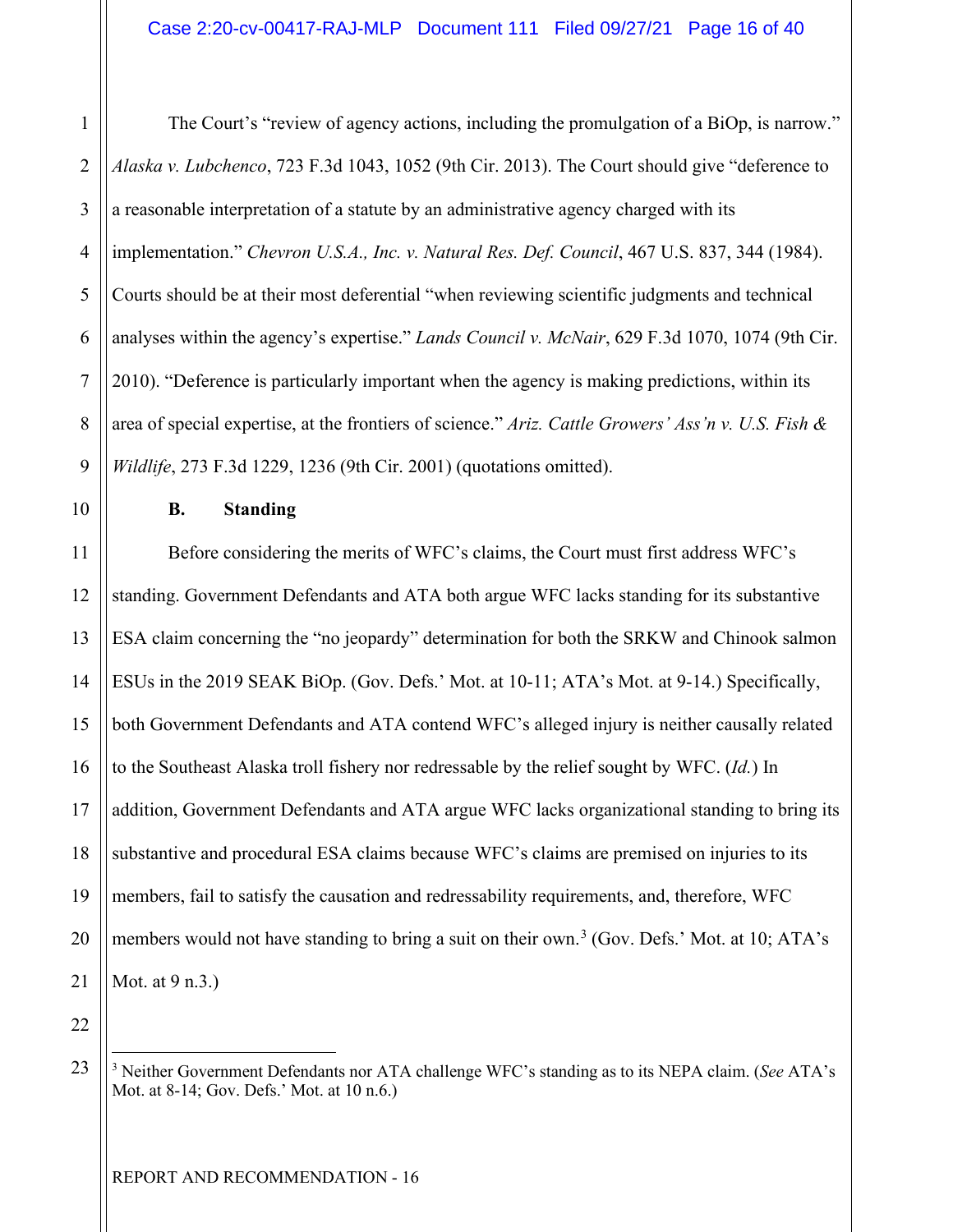1 2 3 4 5 6 7 8 9 10 11 12 13 14 15 16 17 18 19 20 21 22 Generally, a plaintiff must establish that it meets both constitutional and prudential standing requirements. *Ocean Advocates v. U.S. Army Corps of Engineers.*, 402 F.3d 846, 859 (9th Cir. 2005). To that end, Article III standing requires that WFC demonstrate: (1) [I]t has suffered an injury in fact that is (a) concrete and particularized and (b) actual or imminent, not conjectural or hypothetical; (2) the injury is fairly traceable to the challenged action of the defendant; and (3) it is likely, as opposed to merely speculative, that the injury will be redressed by favorable decision. *Id.* (citing *Friends of the Earth, Inc. v. Laidlaw Env'tl Servs., Inc.*, 528 U.S. 167, 180-81 (2000)); *see also Lujan v. Defs. of Wildlife*, 504 U.S. 555, 560 (1992). WFC must also demonstrate standing for each claim it seeks to press and for each form of relief sought. *Washington Env'tl. Council v. Bellon*, 732 F.3d 1131, 1139 (9th Cir. 2013) (citation omitted). At the summary judgment stage, a plaintiff cannot rest on "mere allegations [of standing] but must set forth by affidavit or other evidence specific facts" to support it. *Gerlinger v. Amazon.com Inc., Borders Group, Inc.*, 526 F.3d 1253, 1255-56 (9th Cir. 2008). "A plaintiff's basis for standing must affirmatively appear in the record." *Salmon Spawning & Recovery Alliance v. Gutierrez,* 545 F.3d 1220, 1228 n.5 (9th Cir. 2008) (citation and internal quotation omitted). To satisfy the prudential standing requirement, WFC must demonstrate its interests fall within the "zone of interests" protected by the ESA and NEPA. *Ocean Advocates*, 402 F.3d at 859 (citing *Bennet v. Spear*, 520 U.S. 154, 162 (1997)). Per Plaintiff's complaint, WFC is "dedicated to the preservation and recovery of Washington's native fish species and the ecosystems upon which those species depend" and functions as a self-described environmental watchdog. (*See* Pl.'s Compl. at ¶ 14.) Given WFC's interests involve protecting ESA-protected species such as the SRKW and Chinook salmon, and that Defendants do not contest WFC's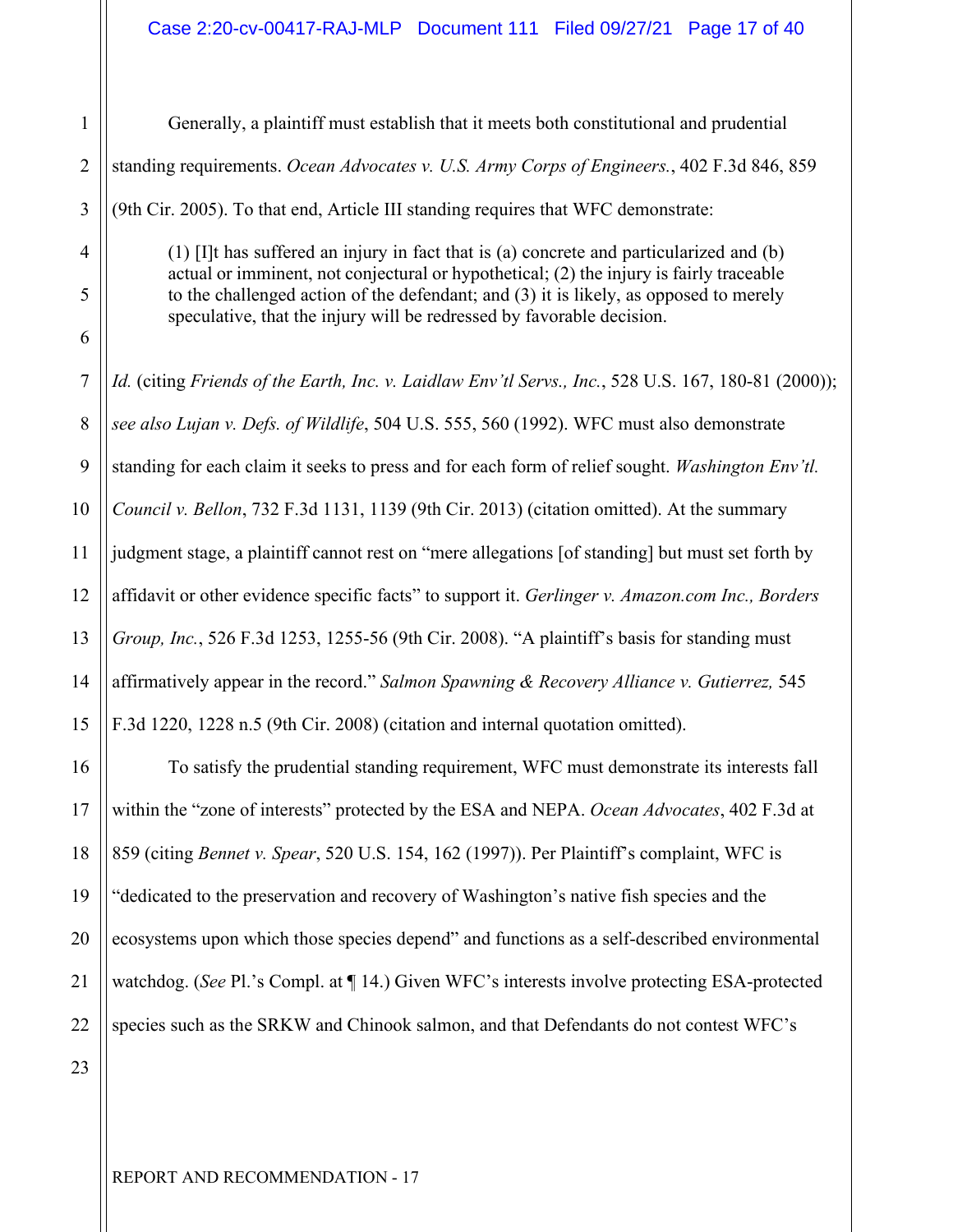1 2 espoused interests, the Court finds WFC interests fall within the "zone of interests" protected by the ESA and NEPA for prudential standing.

Because Government Defendants and ATA have challenged WFC's standing on both its substantive and procedural ESA claims, the Court examines each claim under the applicable standards below.

# 6 7

3

4

5

#### *i. Substantive Injury ("No Jeopardy") Claim*

#### 1. Injury in Fact

The Supreme Court has held environmental plaintiffs adequately allege injury when they allege that they use an affected area and are individuals "for whom the aesthetic and recreational values of the area will be lessened" by the challenged activity. *Sierra Club v. Morton*, 405 U.S. 727, 735 (1972); *see Ecological Rights Found. v. Pac. Lumber Co.*, 230 F.3d 1141, 1147, 1151 (9th Cir. 2000) ("The 'injury in fact' requirement in environmental cases is satisfied if an individual adequately shows that she has an aesthetic or recreational interest in a particular place, or animal . . . and that that interest is impaired by a defendant's conduct.").

WFC asserts that their injury is WFC members' decreased viewing opportunities of the SRKW and Chinook salmon in the wild. (*See* Pl.'s Reply at 39, 43-44.) Per WFC's members' declarations, WFC members derive recreational and aesthetic enjoyment from Puget Sound and its wildlife. (*See* Second McMillan Decl. (Dkt. # 91-7) at ¶¶ 7-9, 17, 21, 27-34; Second Soverel Decl. (Dkt. # 91-8) at ¶¶ 3-5, 14, 16, 18.) WFC members note that depleting Chinook salmon populations negatively affect their ability to perform spawning surveys, or otherwise observe Chinook salmon, and impact their ability to view SRKW due to the SRKW's reliance on Chinook salmon as prey. (*See* Second McMillan Decl. at ¶¶ 5, 8-9, 22-25, 32; Second Soverel Decl. at ¶¶ 5, 24, 22.) In addition, WFC members testify that the prey increase program that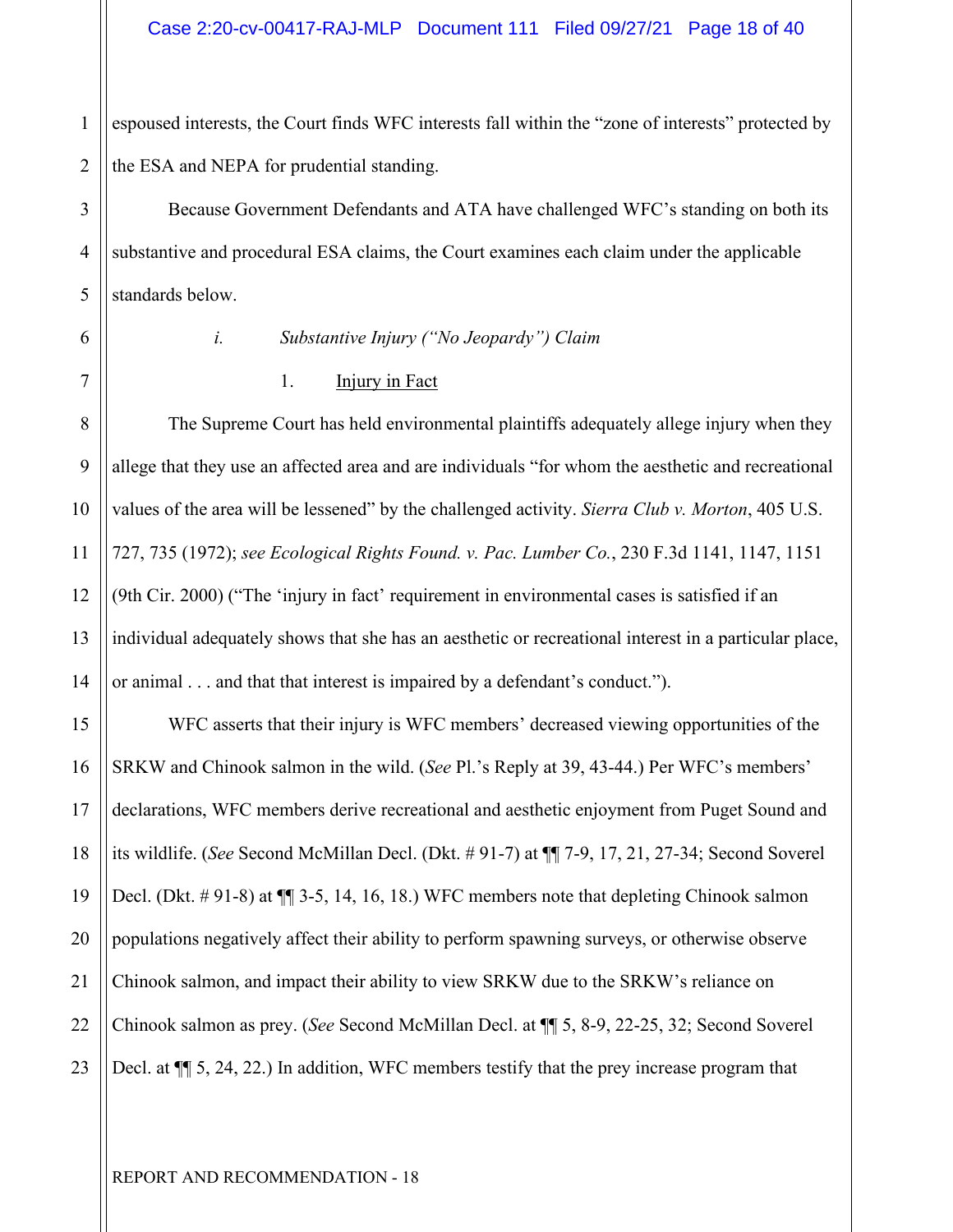1 2 3 4 5 6 would release hatchery Chinook salmon will directly adversely impact wild salmonids, and in turn, WFC members' recreational and aesthetic enjoyment of the Puget Sound and its wildlife. (*See* Second McMillan Decl. at ¶¶ 9, 29-33; Second Soverel Decl. at ¶¶ 4, 20-22.) As a result, WFC members testify their use and enjoyment of Puget Sound, and its wildlife, are diminished by NMFS's alleged violations of the ESA and NEPA. (*See* Second McMillan Decl. at ¶ 9; Second Soverel Decl. at ¶ 4.)

Based on the record before the Court, WFC members have adequately demonstrated injury in fact. Furthermore, Government Defendants and the ATA both do not challenge the validity of WFC members' claim of injury. (*See* Gov. Defs.' Mot. at 20-21; ATA's Mot. at 9-16; ATA's Reply at 2-3.) Therefore, the Court finds WFC has demonstrated injury in fact for its substantive ESA claims.

7

8

9

10

11

12

#### 2. Causation

13 14 15 16 17 18 19 20 To establish causation, a plaintiff need only establish the theory of causation is at least plausible. *See Nat'l Audubon Soc'y v. Davis*, 307 F.3d 835, 849 (9th Cir. 2002). The causal connection need not be airtight but cannot be too speculative or rely on conjecture. *See Ecological Rights Found.*, 230 F.3d at 1152; *Bellon*, 732 F.3d at 1141-42 ("A causal chain does not fail simply because it has several links, provided those links are not hypothetical or tenuous and remain plausible."). In addition, "a litigant challenging an agency action need not eliminate any other contributing causes to establish its standing." *WildEarth Guardians v. U.S. Dep't. of Agric.*, 795 F.3d 1148, 1157 (9th Cir. 2015).

21 22 23 ATA argues that, in light of the other threats affecting the SRKW population and Chinook salmon abundance, the effect the Southeast Alaska troll fishery has on prey availability is "scientifically indiscernible" for purposes of standing. (ATA Mot. at 9-13.) On this point,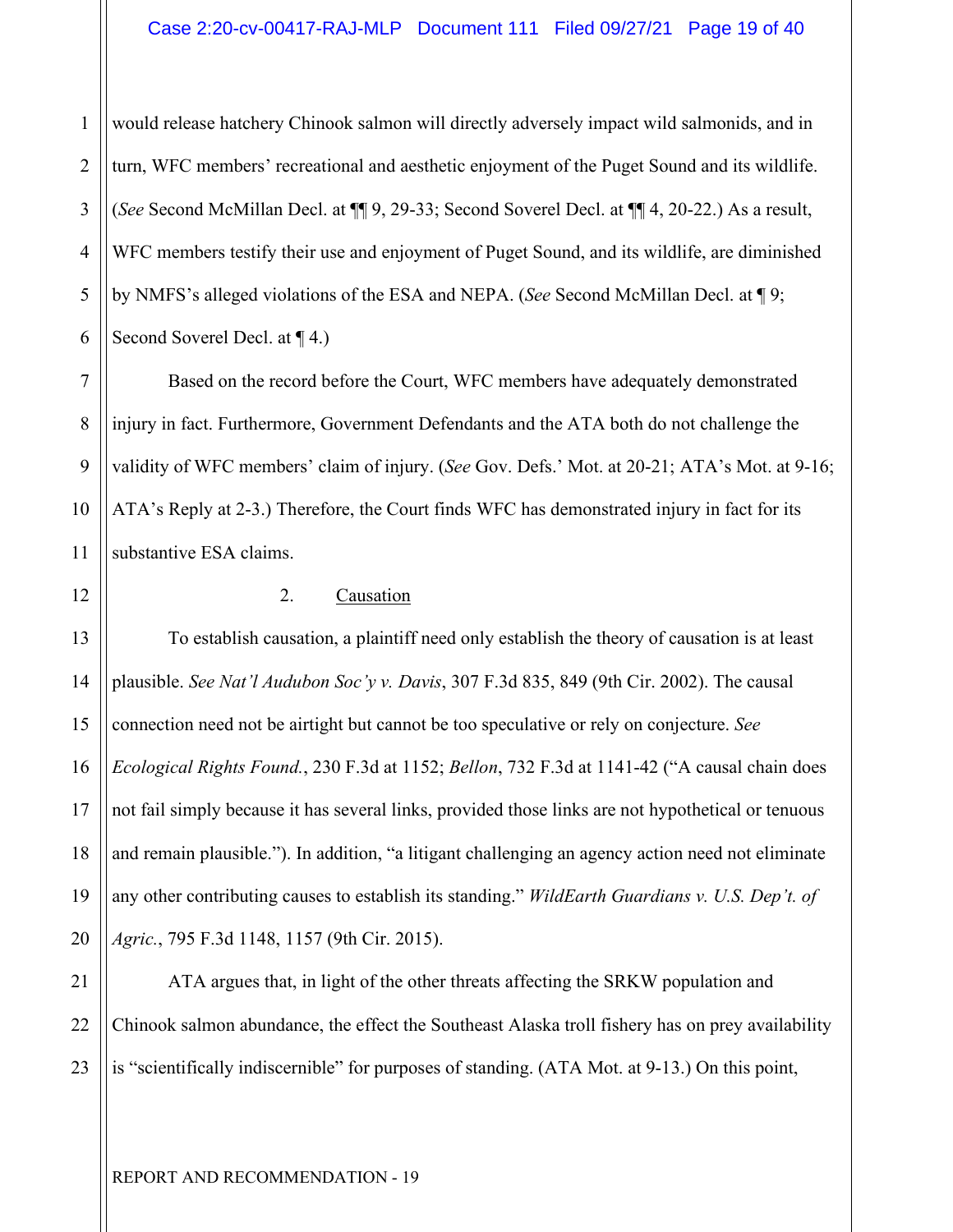1 ATA centrally argues that the Ninth Circuit's decision in *Bellon* is illustrative that WFC's theory of causation remains tenuous. (*Id.*)

6

7

8

9

10

11

12

In *Bellon*, plaintiffs challenged several environmental agencies' lack of regulation of five oil refineries in the State of Washington and alleged that greenhouse gas pollution from those refineries caused recreational, aesthetic, economic, and health injuries that were causally linked to the agencies' failure to regulate. *Bellon*, 732 F.3d at 1135, 1139-41. The Ninth Circuit noted that the refineries were responsible for only six percent of Washington's emissions, an amount the court found was "scientifically indiscernible" in the context of global climate change. *Id.* at 1143-44. Therefore, the Ninth Circuit determined that plaintiffs failed to demonstrate causation because "a multitude of independent third parties [were] responsible for the changes contributing to Plaintiffs' injuries" and, therefore, the "the causal chain [was] too tenuous to support standing" *Id.* at 1144.

13 14 15 16 17 18 19 20 21 22 Here, the Court finds that WFC's theory of causation remains plausible. While the Court notes that there are several environmental and third-party factors that have contributed to the population decrease for both SRKW and Chinook salmon (*see* AR 29607, 47345-47), absent the 2019 SEAK BiOp, Chinook salmon that the fisheries are authorized to take would otherwise be available for the SRKW and for wildlife viewing. Based on the 2019 SEAK BiOp, NMFS estimates prey reductions as a result of the Southeast Alaska fisheries amounting to, at maximum, 12.9 percent in coastal waters and 2.5 percent in inland waters. *See id.* at 47507. NMFS notes that prey availability is a primary factor limiting recovery and that the fisheries covered by the 2019 SEAK BiOp will "adversely affect" SRKW critical habitat unless other measures are taken. *See id.* at 47282-83, 47507. To compensate for the decrease in prey, NMFS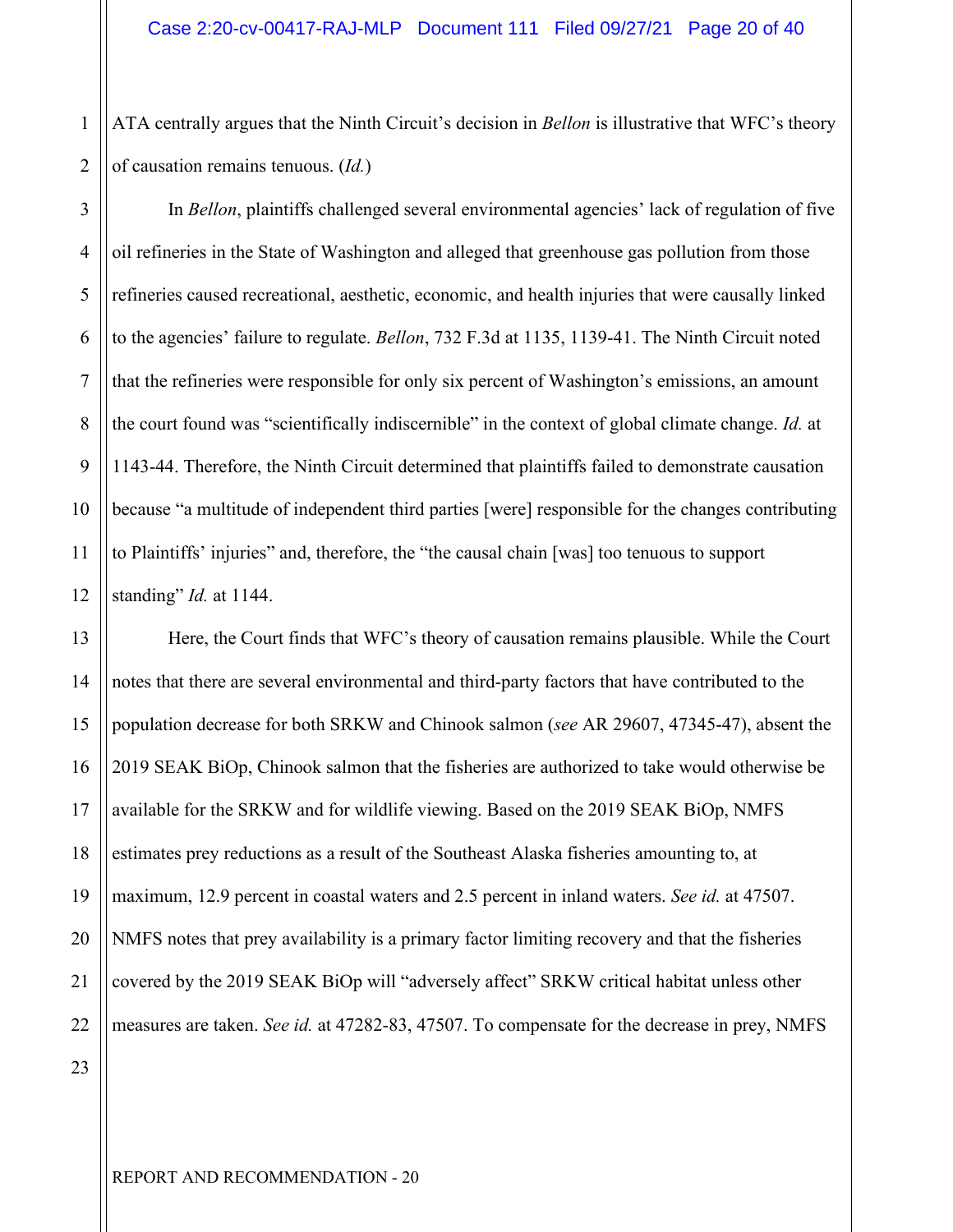1 2 sought to provide a 4 percent to 5 percent increase in prey through hatchery production, which the BiOp characterizes as a "meaningful increase." *See id.* at 47202-03.

4 8 9 10 Consequently, the Court finds that reduction of Chinook salmon availability through the Southeast Alaska fisheries meaningfully contributes to the decreased viewing opportunities of the SRKW and Chinook salmon for WFC's members. *See e.g., WildEarth Guardians*, 795 F.3d at 1158. Furthermore, WFC's claims are distinguishable from the plaintiff's claims in *Bellon* because the Southeast Alaska fisheries' impact on prey availability is not "scientifically indiscernible" given the 2019 SEAK BiOp's noted impacts of prey availability to the SRKW. *See* AR 47282-83, 47507. Therefore, the Court finds that WFC has met the causation requirement for standing on its substantive claim.

11

3

5

6

7

#### 3. Redressability

12 13 14 15 16 18 In order to meet the redressability prong to find standing for WFC's substantive injury claims, there must be evidence in the record that demonstrates a "substantial likelihood" that the injury will be redressed to some degree if the plaintiffs receive a favorable decision. *Bellon*, 732 F.3d at 1146; *Barnum Timber Co. v. U.S. E.P.A.*, 633 F.3d 894, 901 (9th Cir. 2011). "Redressability does not require certainty, but only a substantial likelihood that the injury will be redressed by a favorable decision." *Northwest Requirements Utilities v. F.E.R.C.*, 798 F.3d 796, 806 (9th Cir. 2015).

19 20 21 22 WFC argues its members' alleged injuries are likely redressable by a Court order that NMFS failed to ensure its actions would not jeopardize the SRKW and ESA-listed Chinook salmon because NMFS would have to stop relying on the 2019 SEAK BiOp. (Pl.'s Reply at 43-44.) ATA argues that the record fails to evince that there is a substantial likelihood the WFC

23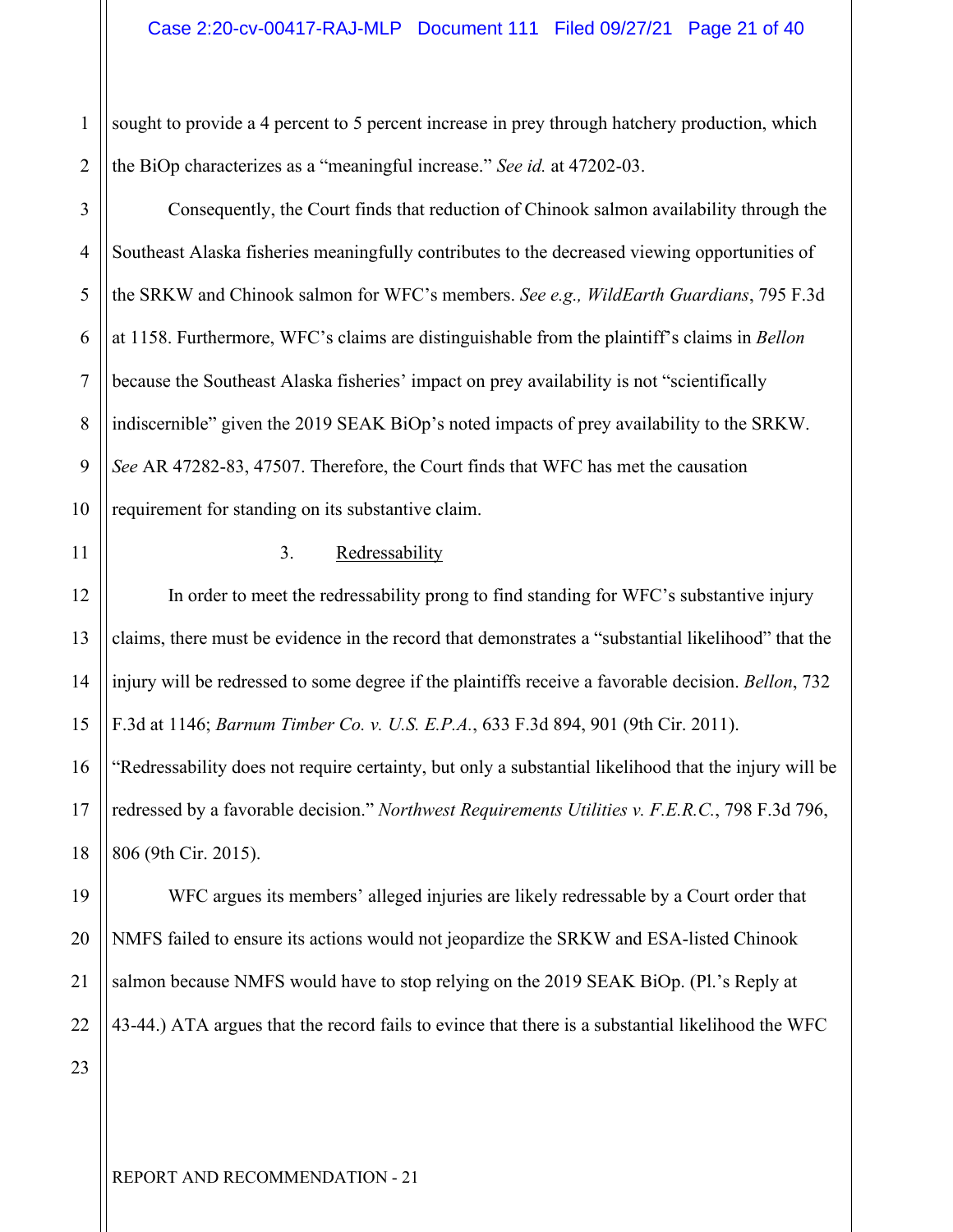As previously considered above, NMFS has noted prey availability is a primary factor

members may be more likely to see SRKW if the Southeast Alaska troll fishery is closed. (ATA's Mot. at 13-14.)

2 3 4

1

5 6 7 8 9 10 11 12 13 14 15 limiting recovery for the SRKW and the Southeast Alaska fisheries covered by the 2019 SEAK BiOp will "adversely affect" the SRKW. *See* AR at 47282-83, 47507. With more Chinook salmon in the population, there would be an increase in prey availability that would help to increase SRKW population recovery, and therefore, WFC members' chances of seeing SRKW would likely rise. (*See* Second McMillan Decl. at ¶¶ 7, 34; Second Soverel Decl. at ¶¶ 22-23).) Thus, the Court finds that an order requiring NMFS to reinitiate consultation to ensure against jeopardy is substantially likely to redress WFC members' injuries to some degree. *See Barnum Timber Co.*, 633 F.3d at 901; *see also Cal. Sea Urchin Comm'n v. Bean*, 883 F.3d 1173, 1181-82 (9th Cir. 2018) ("We have held that in order to have standing a plaintiff need not show that the requested relief will inevitably alleviate the harm complained of."). Consequently, the Court finds that WFC has met its redressability burden as a favorable decision would likely redress WFC members' concerns.

16

17

21

## *ii. Procedural Injury Claim*

#### 1. **Injury in Fact**

18 19 20 22 23 Under the procedural injury test, a plaintiff must show "the procedures in question are designed to protect some threatened concrete interest of his that is the ultimate basis of his standing." *Ctr. for Biological Diversity v. U.S. Fish & Wildlife Serv.*, 807 F.3d 1031, 1043 (9th Cir. 2015) (quoting *Salmon Spawning*, 545 F.3d at 1225). The Ninth Circuit has previously held that the consultation procedures under Section 7 of the ESA are designed to protect "concrete interests"—such as the recreational and aesthetic interests asserted by WFC members in this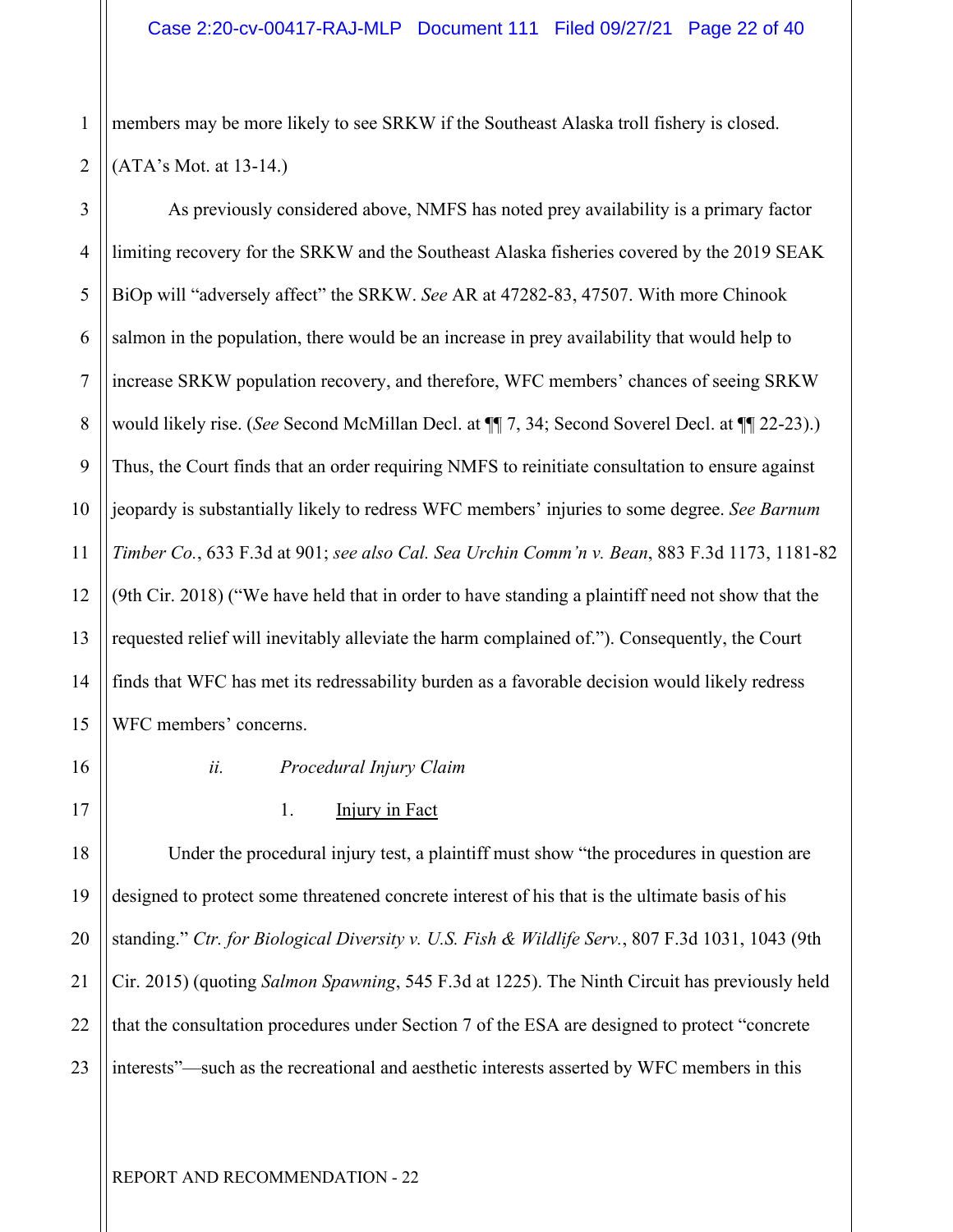1 2 3 4 5 case. *See Salmon Spawning*, 545 F.3d at 1225-26 ("These procedures are designed to advance the ESA's overall goal of species preservation, and thus the [conservation group's] specific goals as to salmon preservation, by ensuring agency compliance with the ESA's substantive provisions."). Therefore, WFC has adequately alleged injury in fact for its procedural ESA claim.

6

#### 2. Causation and Redressability

7 8 9 10 11 12 13 14 15 "A showing of procedural injury lessens a plaintiff's burden on the last two prongs of the Article III standing inquiry, causation and redressability." *Salmon Spawning*, 545 F.3d at 1226 (citing *Lujan*, 504 U.S. at 572). Because WFC is asserting a procedural injury under its procedural ESA claim, it therefore "'must show only that [it has] a procedural right that, if exercised, *could* protect [its] concrete interests'" in order to demonstrate causation. *Id.* (quoting *Defs. of Wildlife*, 420 F.3d at 957 (emphasis in original)). As for redressability, WFC "need[s] to show only that the relief requested—that the agency follow the correct procedures may influence the agency's ultimate decision of whether to take or refrain from taking a certain action. This is not a high bar to meet." *Id.* at 1226-27 (citations omitted).

16 17 18 19 20 21 22 23 Here, requiring adequate ESA consultation clearly "could protect" the WFC members' recreational and aesthetic interests in the SRKW and the Chinook salmon. Furthermore, as previously discussed in the redressability analysis for WFC's substantive ESA claim, the Southeast Alaska fisheries and the prey increase program authorized by the 2019 SEAK BiOp have considerable impacts on SRKW population recovery and the Chinook salmon ESUs. *See* AR at 47282-83, 47507. Thus, any deficiencies in the 2019 SEAK BiOp could be remedied by WFC's requested relief that NMFS follow the correct procedures in determining "no jeopardy" to the SRKW and Chinook salmon ESUs.

REPORT AND RECOMMENDATION - 23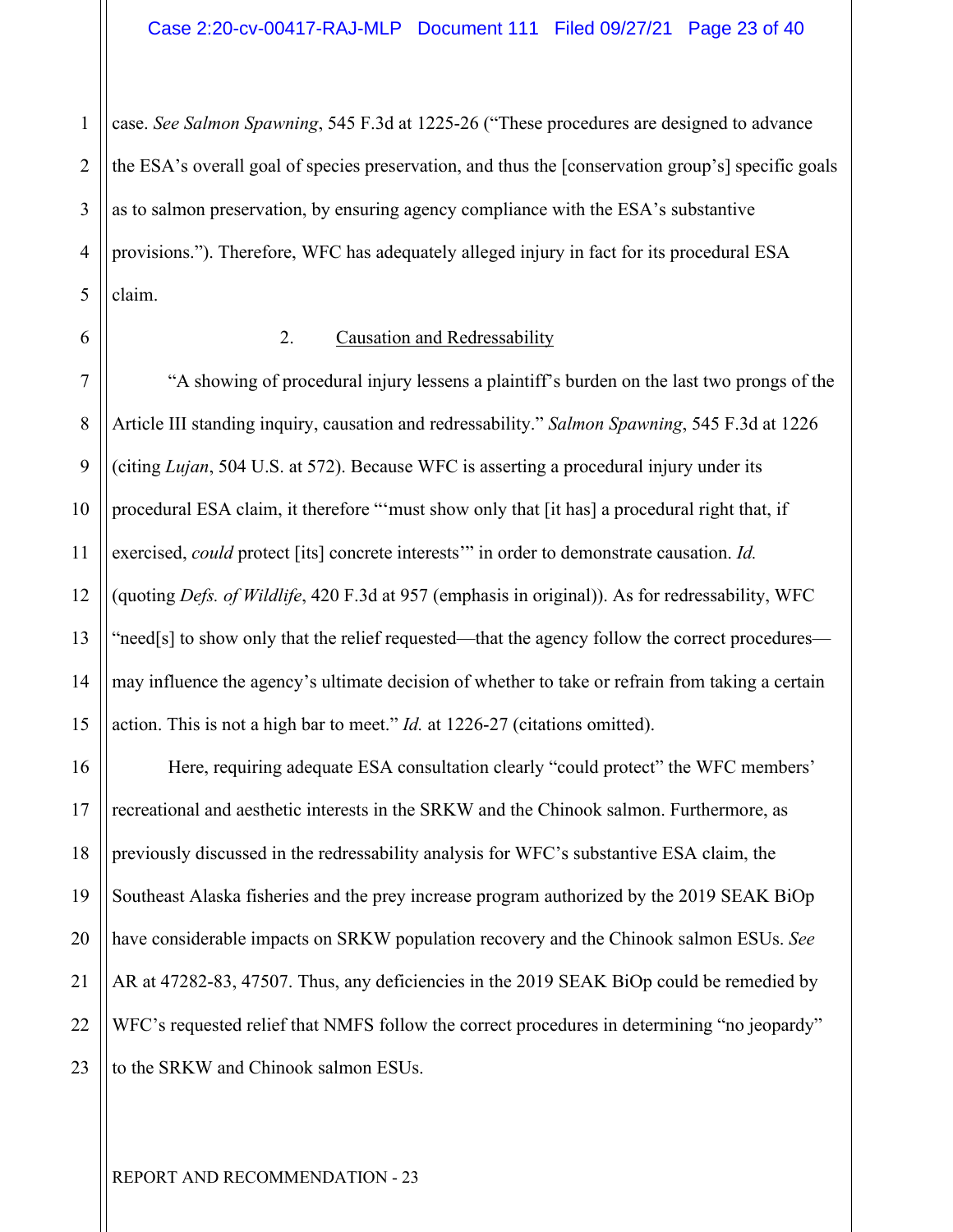1 2

#### *iii. Organizational and Statutory Standing*

3 4 5 6 7 8 9 10 11 12 To bring a suit under the APA, WFC must also establish organizational and statutory standing. 16 U.S.C. § 1540(g)(1)(A); *see Friends of the Earth*, 528 U.S. at 180-81. To establish organizational standing, WFC must demonstrate that: (1) its members would otherwise have Article III standing to sue in their own right; (2) the interests at stake are germane to the organization's purpose; and (3) neither the claim asserted nor the relief requested requires the participation of individual members in the lawsuit. *Friends of the Earth, Inc.* 528 U.S. at 181; *see also Am. Diabetes Ass'n v. U.S. Dep't of the Army*, 938 F.3d 1147, 1154 (9th Cir. 2019). For statutory standing, the plaintiff must establish "(1) that there has been a final agency action adversely affecting the plaintiff, and (2) that, as a result, it suffers legal wrong or that its injury falls within the 'zone of interests' of" the statue in question. *Ocean Advocates*, 402 F.3d at 861 (quoting *Churchill County v. Babbitt*, 150 F.3d 1072, 1078 (9th Cir. 1998)).

13 14 15 16 17 18 19 20 21 22 23 The Court finds that WFC has organizational and statutory standing for all of its claims. As considered above, WFC has adequately alleged standing as to its members for both its substantive and procedural ESA claims. The interests at stake—the impacts of the 2019 SEAK BiOp to the SRKW population and Chinook salmon—are germane to WFC's interests as an environmental advocacy organization. There is also no indication that resolving WFC's claims and injuries would require the participation of individual WFC members. As for statutory standing, as also previously considered above, WFC's claims fall within the "zone of interests" of both the ESA and NEPA under the prudential standing requirement. The entirety of WFC's claims are derived from NMFS's decision process regarding the 2019 SEAK BiOp and accompanying ITS, and, therefore, the Court finds that the 2019 SEAK BiOp was a final agency action that adversely affected WFC.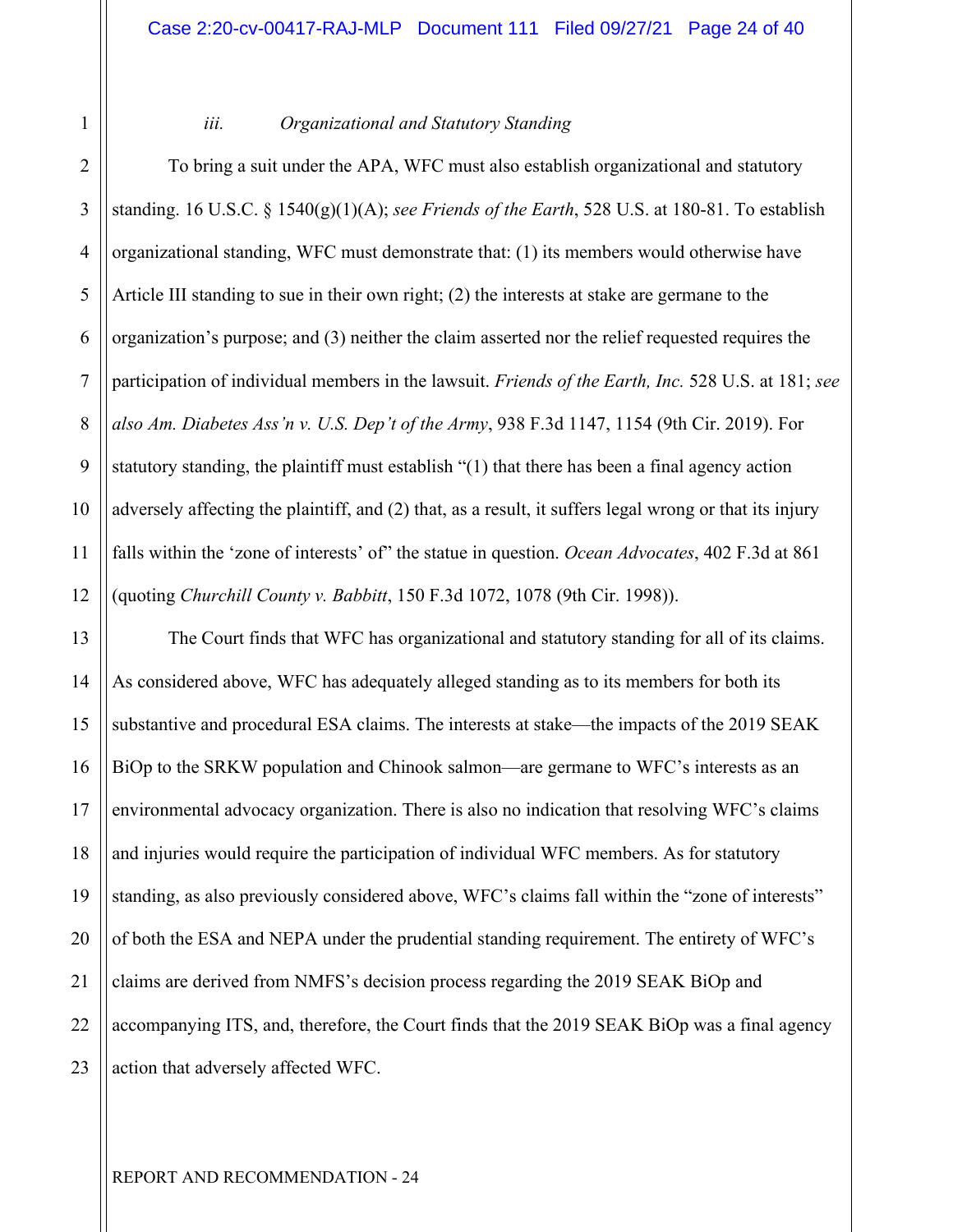Accordingly, finding that WFC meets standing requirements to bring its substantive and procedural ESA claims, the Court turns to an analysis of WFC's claims.

1

2

3

4

5

6

7

8

9

10

### **C. Procedural ESA Claim**

#### *i. Conservation Program*

WFC argues the 2019 SEAK BiOp is arbitrary and capricious for improperly relying on uncertain mitigation to find no jeopardy to the SRKW.<sup>[4](#page-24-0)</sup> (Pl.'s Mot. at 21-27.) Specifically, WFC alleges that the conservation program measures relied upon by NMFS in the 2019 SEAK BiOp to find no jeopardy to the SRKW lack specific and binding plans, lack specific deadlines or otherwise-enforceable obligations, and are not subject to agency control or otherwise reasonably certain to occur. (*Id.*)

11 12 13 14 15 16 17 18 Government Defendants characterize the conservation program as a framework programmatic action as well as allege it is the mitigating factor for their first two authorized actions. (Gov. Defs.' Mot. at 19.) Government Defendants argue that because the conservation program is a framework programmatic action,"the initial analysis is broad but is followed by site-specific analyses as additional details become available. (*Id.*) Consequently, Government Defendants argue NMFS met its ESA obligations as the action and consulting agency by "establishing a flexible, legally compliant conservation program that will substantially aid SRKW and salmon." (*Id.*)

19

23 *Fairweather Fish, Inc. v. Pritzker*, 155 F.Supp.3d 1136, 1142 (W.D. Wash. 2016) (citing *PDK Labs. Inc. v. DEA*, 362 F.3d 786, 799 (D.C. Cir. 2004) ("[I]f it is not necessary to decide more, it is necessary not to decide more.") (Roberts, J., concurring in part and concurring in the judgment)).

<span id="page-24-0"></span><sup>20</sup>  21 22 <sup>4</sup> In addition, WFC contends that the 2019 SEAK BiOp was arbitrary and capricious because it: (1) fails to draw a rational connection between the facts found and the no jeopardy opinion for the SRKW; and (2) the ITS regarding the SRKW failed to adequately limit take of SRKW. (Pl.'s Mot. at 27-30, 35.) Because the Court finds the 2019 SEAK BiOp relies on uncertain mitigation to find no jeopardy to the SRKW and fails to evaluate whether the prey increase program would jeopardize the Chinook salmon ESUs, and thus was not in accordance with law, the Court declines to consider WFC's additional arguments. *See*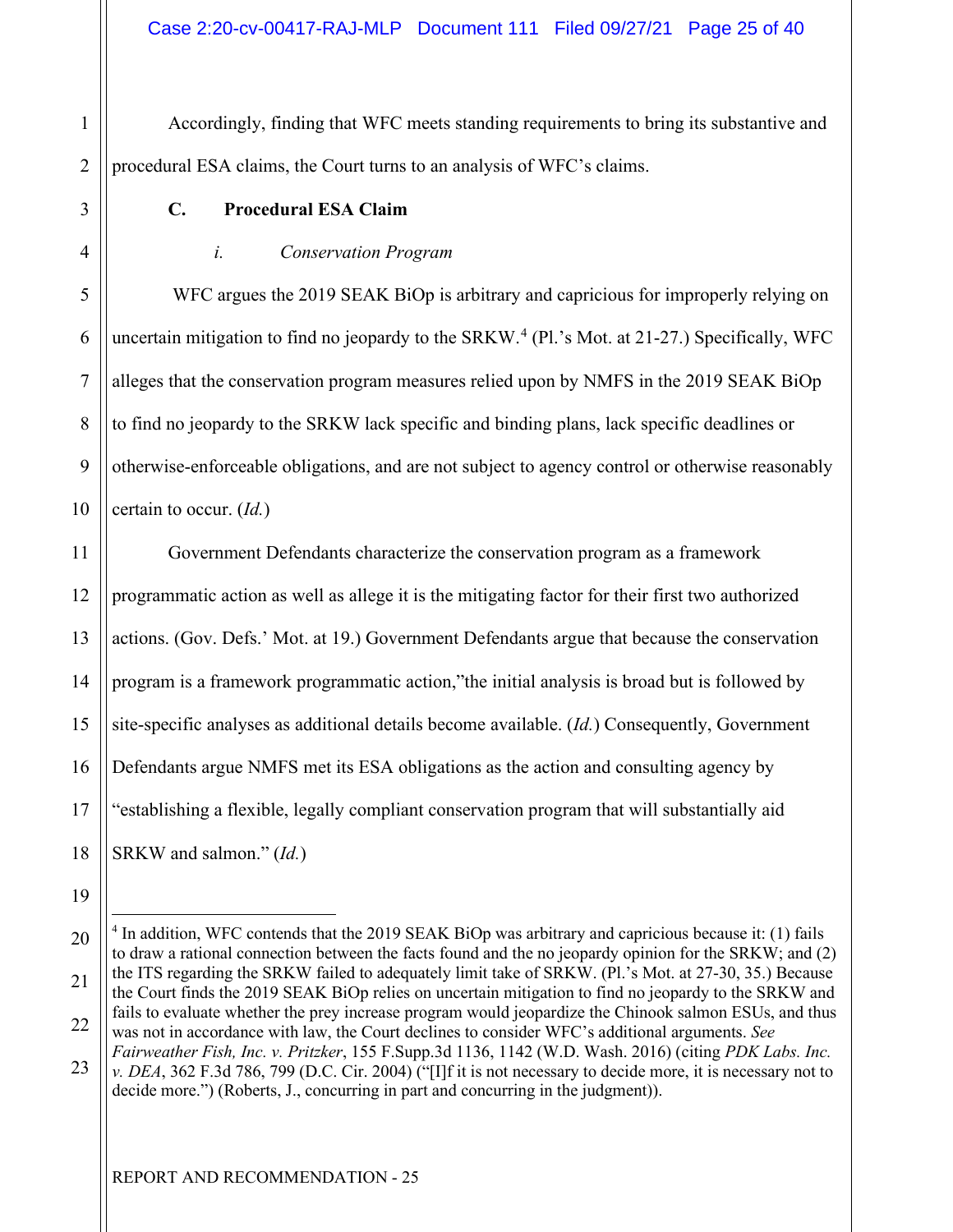1 2 3 4 5 While mitigation is allowed to satisfy ESA section 7's duty to ensure against jeopardy, an agency cannot rely on future mitigation to offset negative impacts absent "solid guarantees that they will actually occur." *See Nat'l Wildlife Fed'n v. Nat'l Marine Fisheries Serv. (NWF II)*, 524 F.3d 917, 935 (9th Cir. 2008). The Ninth Circuit has adopted strict standards when it comes to such mitigation:

Mitigation measure<sup>[s]</sup> . . . must constitute a clear, definite commitment of resources, and be under agency control or otherwise reasonably certain to occur. A sincere general commitment to future improvements—without more specificity is insufficient. The measures must be subject to deadlines or otherwise-enforceable obligations; and most important, they must address the threats to the species in a way that satisfies the jeopardy and adverse modification standards. Binding mitigation measures cannot refer only to generalized contingencies or gesture to hopeful plans; they must describe, in detail, the action agency's plan to offset the environmental damage caused by the project.

12 13 *Ctr. For Biological Diversity v. Bernhardt*, 982 F.3d 723, 743 (9th Cir. 2020) (citations and internal quotations omitted); *see also NWF II*, 524 F.3d at 935-36 (there must be "specific and binding plans" for mitigation).

14

6

7

8

9

10

11

#### 1. Framework Programmatic Action

15 16 17 18 19 20 21 22 23 A framework programmatic action for an ITS "approves a framework for the development of future action(s) that are authorized, funded, or carried out at a later time, and any take of a listed species would not occur unless and until those future action(s) are authorized, funded, or carried out and subject to further section 7 consultation." 50 C.F.R. § 402.02. For a framework programmatic action, an ITS "is not required at the programmatic level; any incidental take resulting from any action subsequently authorized, funded, or carried out under the program will be addressed in subsequent section 7 consultation, as appropriate." 50 C.F.R. § 402.14(i)(6). For a mixed programmatic action, an ITS is "required at the programmatic level only for those program actions that are reasonably certain to cause take and are not subject to further section 7 consultation." *Id*.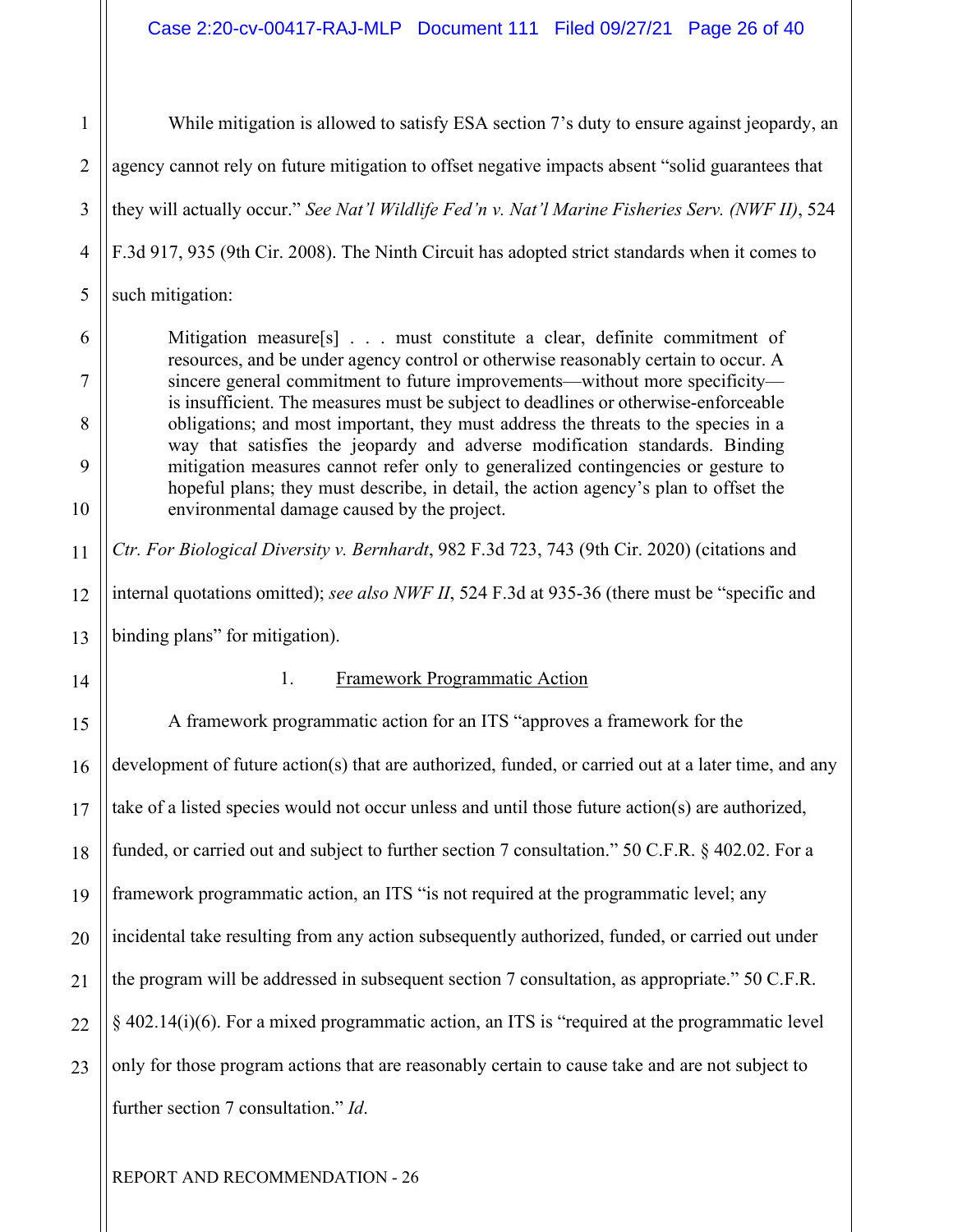1 2 3 4 5 6 7 8 9 10 11 12 13 Though mitigation measures can be used for a framework programmatic action, there is no indication that the mitigation itself to find "no jeopardy" can be a site-specific or framework programmatic action under 50 C.F.R. §§ 402.02, 402.14(i)(6). A framework programmatic action can defer consultation to a later site-specific analysis for the purposes of take, however, this would only occur once an action is found to pose no jeopardy to listed species under ESA section 7. *See id.* Government Defendants' arguments referencing ESA regulations that contemplate site-specific analysis following a programmatic action are therefore inaccurately applied to the mitigation measures challenged in this action. (*See* Gov. Defs.' Mot. at 11-12, 14-15, 19.) Furthermore, Government Defendants cite to *Bernhardt* to argue that NMFS's approach "is entirely consistent with a framework programmatic action." (*Id.* at 14-15.) However, there is no indication in *Bernhardt* that a framework programmatic action can be utilized to alleviate concerns with uncertain mitigation or where take is certain to occur. *See Bernhardt*, 982 F.3d at 743.

14 15 16 17 While the ESA contemplates programmatic consultations, the ESA's allowance for programmatic consultations does not nullify the Ninth Circuit's stated requirements for mitigation measures. As such, the Court finds that NMFS's actions identified in the 2019 SEAK BiOp require certain mitigation.

18

#### 2. Specific and Binding Plans

19 20 21 22 23 In the 2019 SEAK BiOp, NMFS found that absent other measures, the Southeast Alaska fisheries would "adversely affect" the SRKW. AR at 47507. Despite this finding, NMFS approved the maximum harvest limits allowed by the 2019 PST, citing that it would be able to develop and implement mitigation plans to counter the Southeast Alaska fisheries prior to the SRKW's extinction. *See id.* at 47201-02, 47498-47501 (finding mitigation also needed to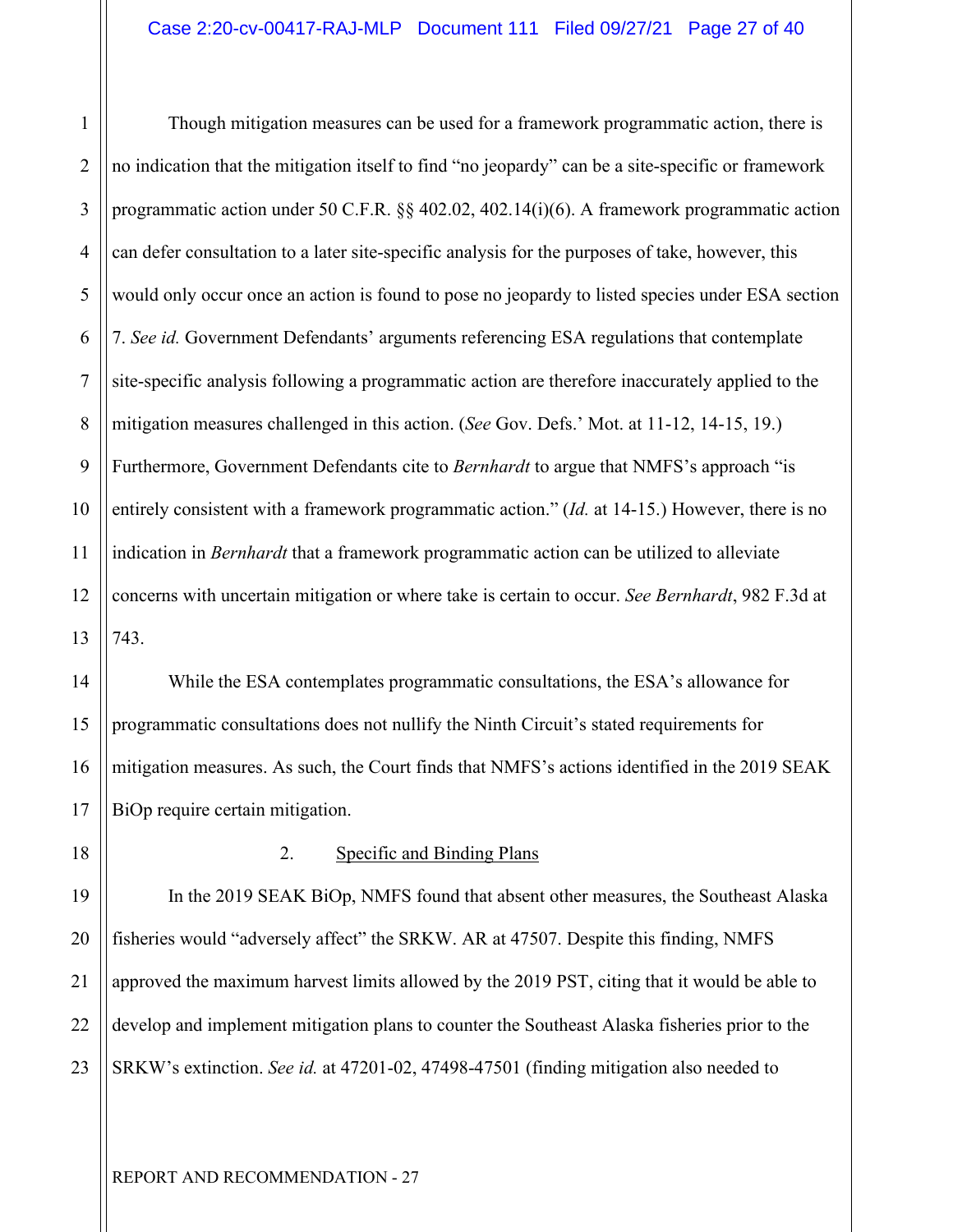1 2 3 preserve Puget Sound Chinook salmon). As a result, WFC argues that NMFS's reliance on "undeveloped and poorly defined" mitigation violates the ESA and, therefore, the 2019 SEAK BiOp is arbitrary and capricious. (Pl.'s Mot. at 21.)

4 5 6 7 8 9 10 11 Here, the central point at issue is the third component of NMFS's conservation plan—the prey increase program—as it relates to the adverse impact on SRKW. As NMFS noted in the 2019 SEAK BiOp, a 4-5 percent increase in Chinook salmon would be needed to "address the threats to the [listed] species" that their 2019 SEAK BiOp action would cause. AR at 47420. In effect, the prey increase program is NMFS's essential long-term mitigation solution to NMFS's proposed actions. Therefore, absent the mitigation from the prey increase program, NMFS would be unable to conclude that the proposed actions would not destroy or adversely modify critical habitat for the SRKW.

12 13 14 15 16 17 18 19 20 21 22 23 Per the 2019 SEAK BiOp, NMFS noted that the plans for the prey increase program could not be described in further detail and merely set out a plan to later iron out the specifics. *See e.g.,* AR at 47203 ("The specific details of how the three activities for which funding would be used have not been developed."), 47525 ("NMFS shall design the prey increase program using the best available information  $\dots$ "), 47433 (NMFS hopes "to work collaboratively with the state and tribal co-managers [that operate hatcheries] . . . to develop a program that meets the goal related to increasing prey abundance."). When describing the funding plan for the prey increase program in the 2019 SEAK BiOp, NMFS listed specific goals but admitted the plan was "less well defined" and "will likely be subject to additional review once they are fully described." *Id.* at 47315. Therefore, the Court finds that NMFS failed to create a binding mitigation measure that described "in detail the action agency's plan to offset the environmental damage caused by the project" for the prey increase program. *Bernhardt*, 982 F.3d at 743; *see*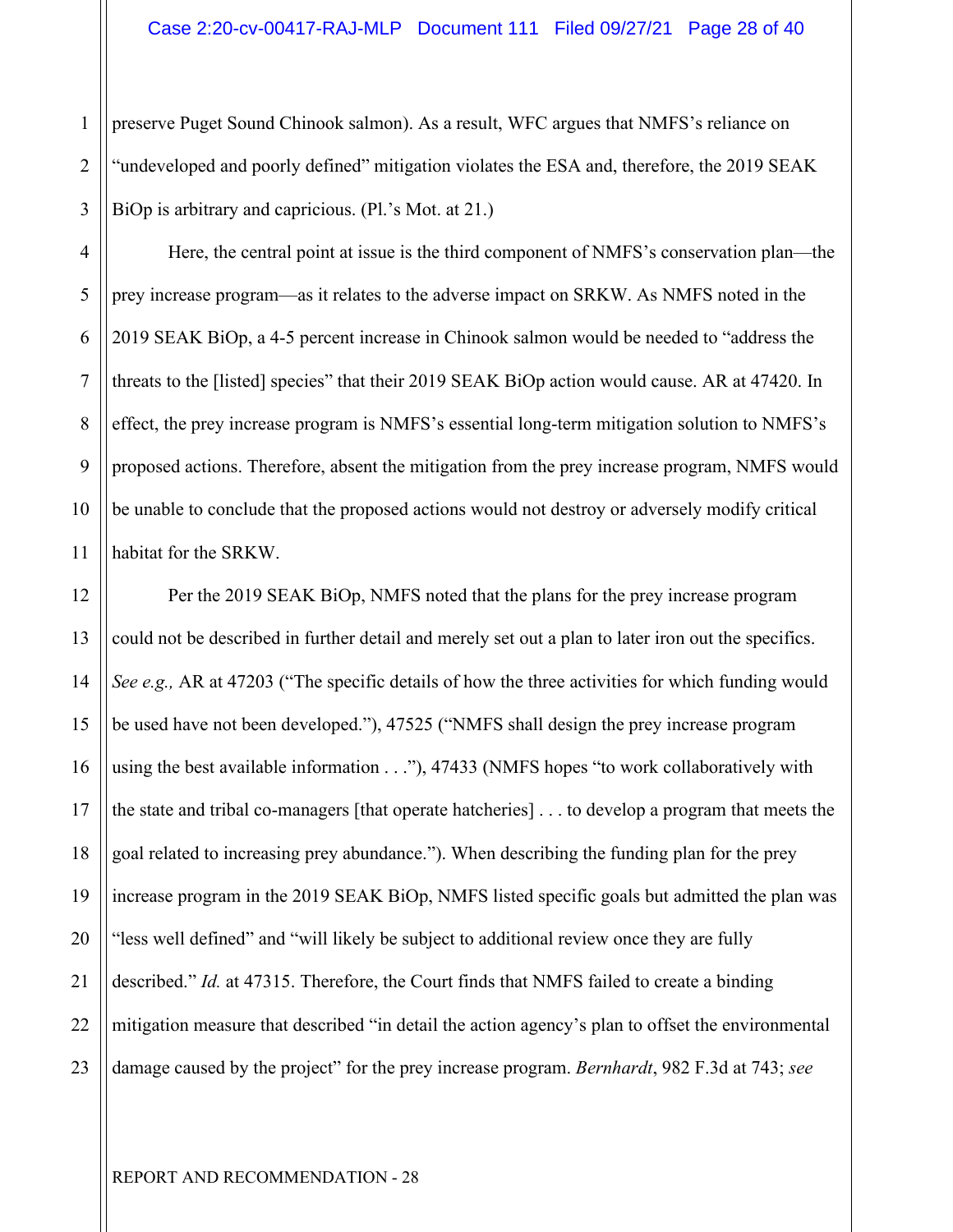1 2 3 4 *also Nat'l Wildlife Fed'n v. Nat'l Marine Fisheries Serv. (NWF III)*, 184 F.Supp.3d 861, 935 (D. Or. 2016*)*; *Ctr. for Biological Diversity v. Salazar*, 804 F.Supp.2d 987, 1004 (D. Ariz. 2011) (finding that a BiOp cannot rely on a "promise—no matter how well-intended— to develop a plan in the future to mitigate the impacts of its proposed action.").

5 6 7 8 9 10 11 12 13 14 15 16 17 In addition, and as previously noted, proper mitigation plans must be "subject to deadlines or otherwise-enforceable obligations." *Bernhardt*, 982 F.3d at 743. Government Defendants argue that the 2019 SEAK BiOP provided such deadlines for the three parts of the conservation program because the BiOp states the programs will "operate each year" and "during the first three years." (Gov. Defs.' Mot. at 17-18.) Nevertheless, it does not appear from the record that these are deadlines for implementation but merely prospective timelines. *See* AR at 47202-03. Notably, the 2019 SEAK BiOp does not include any specific deadlines for implementing the proposed mitigation, nor does it include specific requirements by which to confirm that the mitigation is being implemented in the manner and on a schedule needed to avoid the extinction of the SRKW.<sup>[5](#page-28-0)</sup> See id. at 47435 (noting that the mitigation "is not anticipated to be implemented immediately."), 47525-26; *see also id.* at 47203 (noting that if "funding is not provided in time for actions to take effect during the [10-year] agreement" set in the 2019 PST, that "may constitute a modification" requiring new consultation). The purpose of

19

18

20

22 23 specific date to mitigate acres lost by the action. *Id.* at 524. The Ninth Circuit specifically noted the record demonstrated the amount of acreage required was available and there was "no indication that [the Bureau of Reclamation] cannot acquire and restore the needed replacement habitat as specified in the final RPA

by the required deadlines." *Id.* Here, the 2019 SEAK BiOp offers no timetables or specific deadlines to implement the mitigation.

<span id="page-28-0"></span><sup>21</sup>  5 Government Defendants reliance on *Sw. Ctr. for Biological Diversity v. U.S. Bureau of Reclamation*, 143 F.3d 515 (9th Cir. 1998) is also misplaced. Government Defendants argue that mitigation has previously been upheld where FWS "did not identify specific areas available and suitable for acquisition and restoration." *Id*. at 518. However, the reasonable and prudent alternatives ("RPA") in that case required FWS to acquire a defined number of acres of replacement habitat for the endangered species by a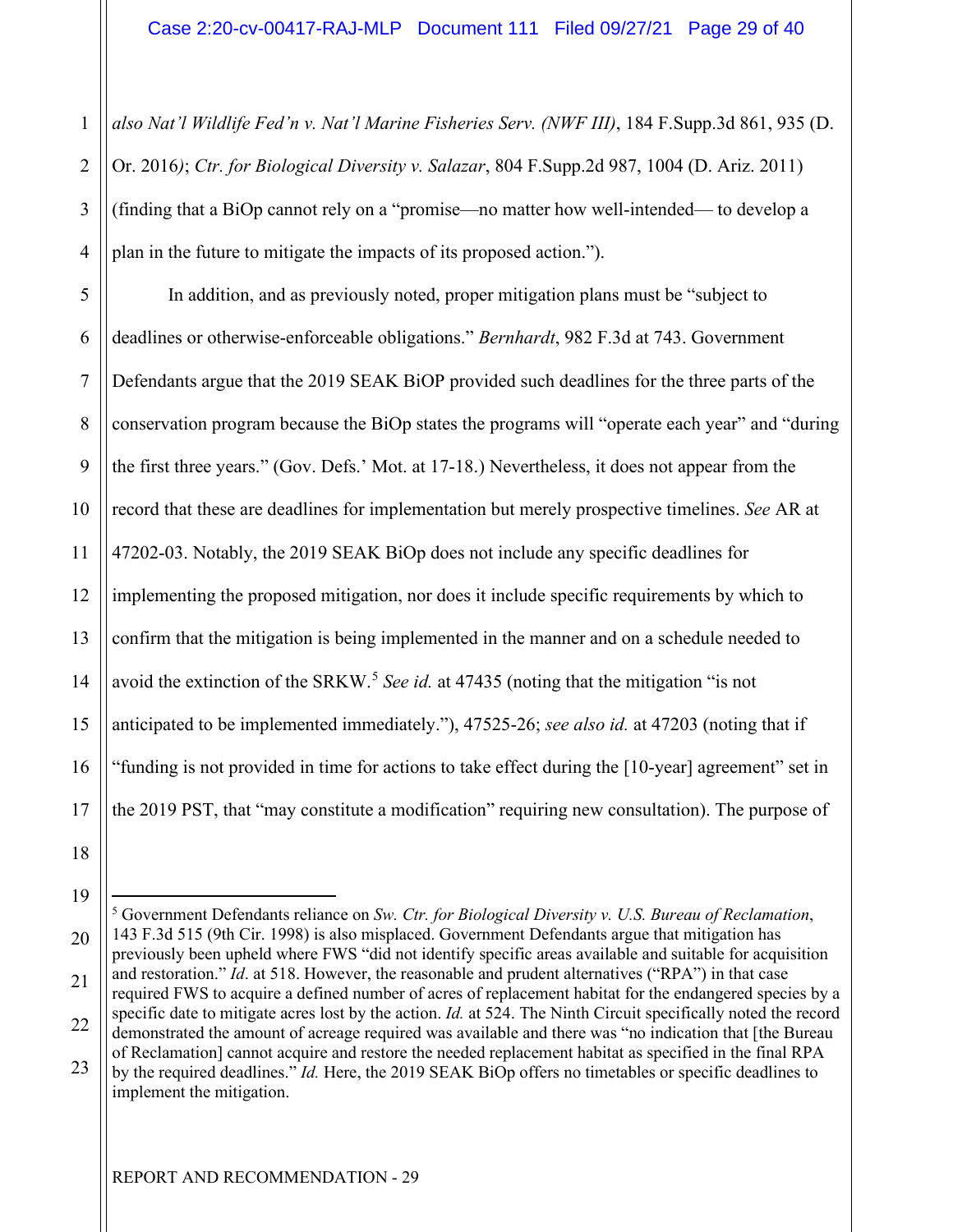1 2 3 4 5 6 7 8 the deadlines and enforceable obligations precedent for mitigation is to ensure that the prey increase program would be implemented in the manner NMFS deemed necessary to avoid jeopardizing the SRKW. Merely stating a length of the action and that NMFS "may" be required to reinitiate consultation if a modification is needed due to a lack of funding is insufficient to ensure the prey increase program will effectively mitigate the jeopardy to the SRKW. *See Bernhardt*, 982 F.3d at 743-44 ("An indefinite mitigation measure is less likely to trigger re-consultation because it will be difficult to know at which point or whether the action agency has failed to comply.").

9 10 11 12 13 14 15 16 17 In considering NMFS's proposed mitigation to provide funding to four Puget Sound conservation hatcheries, per the 2019 SEAK BiOp, NMFS notes it cannot confirm additional fish will be produced by the funding. *See* AR at 47420 (funding will "most likely include increased production"). Tellingly, NMFS fails to specify how the funds will be spent, how many additional fish could be produced, where fish would be released, or when, where, or how many salmon could be made available to SRKW or to aid recovery of Chinook salmon. *See id.* at 47420-27. NMFS failed to describe, in detail, how funding these four conservation hatcheries would mitigate harvest impacts or provide "deadlines or otherwise enforceable obligations" to guide the proposed mitigation as required under the ESA. *See Bernhardt*, 982 F.3d at 743.

18 19 20 21 22 23 With respect to the habitat restoration component, NMFS admits that "while a list of potential habitat restoration projects . . . exists, it has not been decided which projects would be funded . . . ." AR at 47203; *see also id.* at 47420 ("site specific details" for habitat restoration "are not yet available"). Moreover, even the "original project listed may change." *Id.* at 47427. NMFS does not provide any details about which projects will be implemented, who will implement them, when they would be implemented, or the extent to which they would mitigate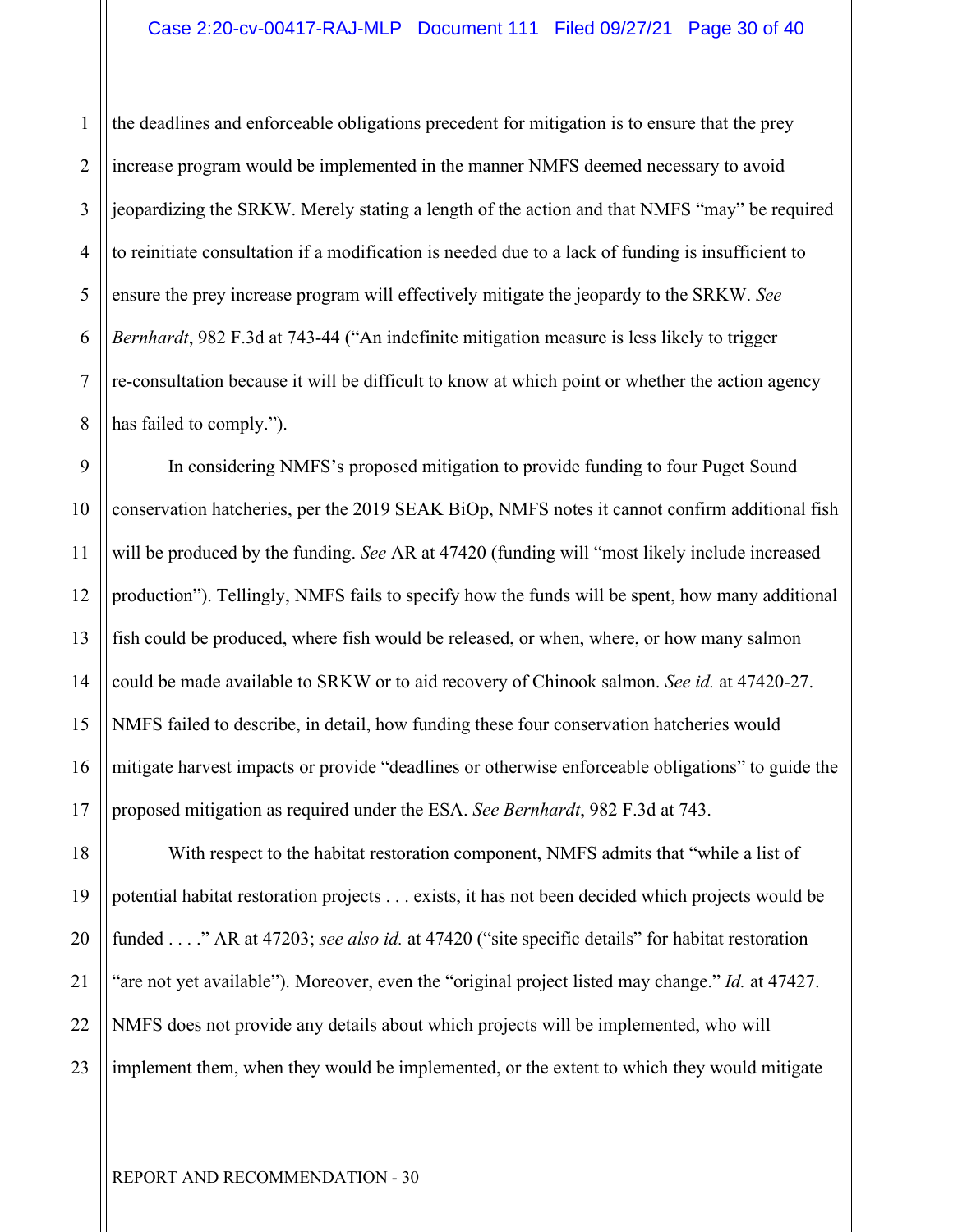1 2 harvest impacts. *See id.* at 47427-32. As such, these mitigation measures also fail for lack of specificity and deadlines or otherwise enforceable obligations. *See Bernhardt*, 982 F.3d at 743.

3

#### 3. Subject to Agency Control or Reasonably Certain to Occur

4 5 6 7 8 9 10 11 12 13 14 NMFS's conservation program is premised as a "grant program" to provide funding to other parties and entities for the habitat and hatchery projects. *See* AR at 47201-02, 47433, 47447. But based on the record before the Court, the 2019 SEAK BiOp does not enumerate a party or entity that would be responsible for implementation of such projects. *See id.* Furthermore, NMFS also notes that "there is a degree of uncertainty regarding whether Congress will [timely] provide the funding in whole or in part . . . ." *See id.* at 47203. Consequently, based on the 2019 SEAK BiOp, NMFS's reliance on the mitigation proposals was not subject to NMFS's "control or otherwise reasonably certain to occur". *See Bernhardt*, 982 F.3d at 743; *see Nat'l Wildlife Fed'n v. Nat'l Marine Fisheries Serv*. *(NWF I)*, 254 F.Supp.2d 1196, 1213-14 (D. Or. 2003) (finding "absence in the record of any binding commitments by the States, Treaty Tribes, and private parties" to implement mitigation was impermissible).

15

16

17

18

19

20

21

22

23

#### *ii. Prey Increase Program*

WFC further argues that the 2019 SEAK BiOp violates the ESA by failing to evaluate whether the prey increase program will jeopardize the Chinook salmon ESUs. (Pl.'s Mot. at 30-34.) WFC argues that NMFS impermissibly segmented consultation by assuming benefits of the prey increase program in its jeopardy analysis for the SRKW, while omitting the program in its jeopardy analyses for the threatened salmonids. (*Id.* at 32-34.) Government Defendants argue that NMFS considered the effects on wild fish in other parts of the 2019 SEAK BiOp and that NMFS otherwise appropriately consulted at the programmatic level. (Gov. Defs.' Mot. at 20-23.) Pursuant to the ESA implementing regulations concerning the requirements of a BiOp: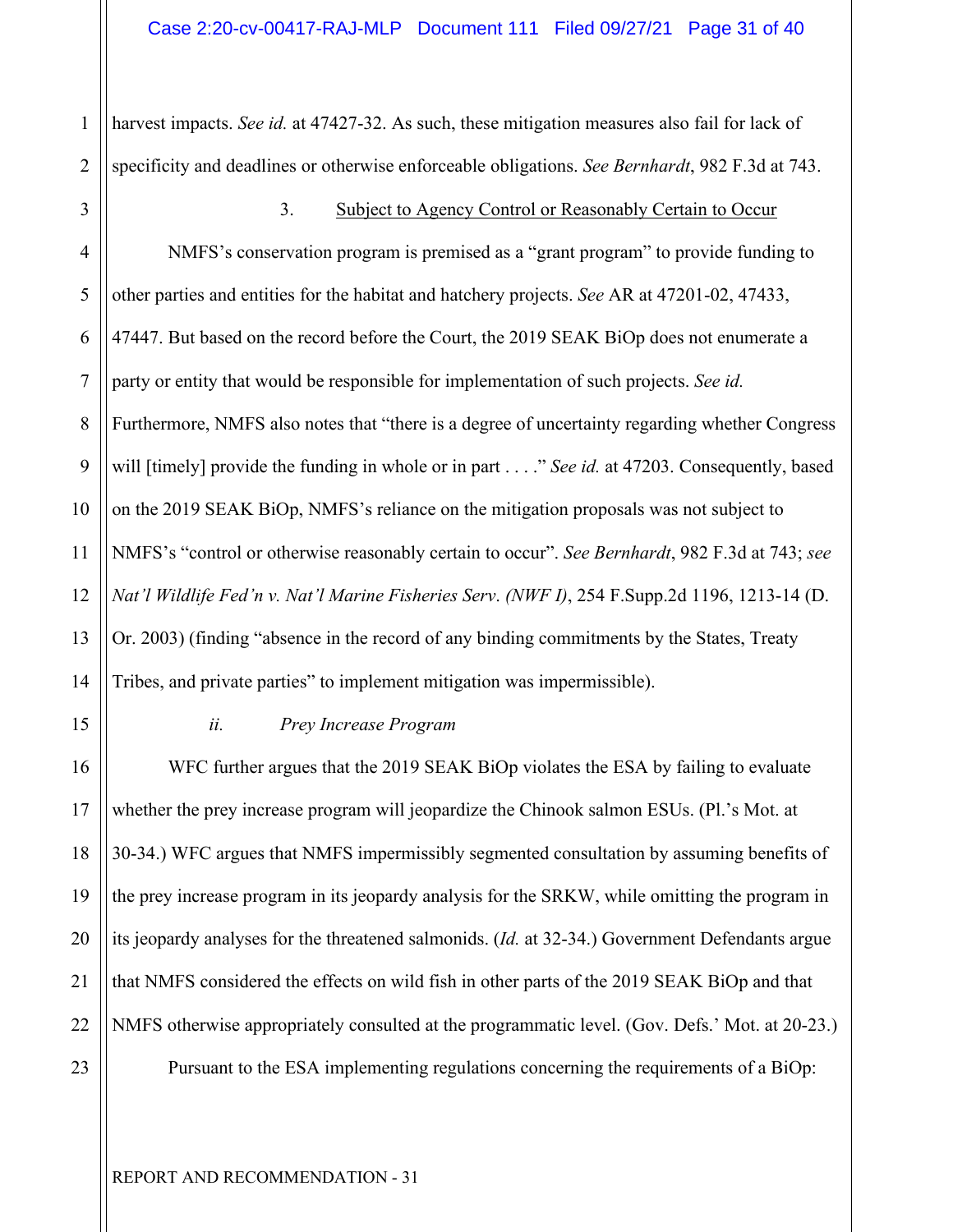#### Case 2:20-cv-00417-RAJ-MLP Document 111 Filed 09/27/21 Page 32 of 40

The biological opinion shall include . . . [NMFS's] opinion on whether the action is (A) Likely to jeopardize the continued existence of a listed species or result in the destruction or adverse modification of critical habitat (a "jeopardy" biological opinion); or (B) Not likely to jeopardize the continued existence of a listed species or result in the destruction or adverse modification of critical habitat (a "no jeopardy" biological opinion).

50 C.F.R. § 402.14(h)(1)(iv); *see also* 50 C.F.R. § 402.14(g)(4). "During the formal consultation process, the [consulting agency] must 'formulate its biological opinion as to whether the action . . . is likely to jeopardize the continued existence of listed species . . . .'" *Ctr. for Biological Diversity v. U.S. Bureau of Land Mgmt.*, 698 F.3d 1101, 1107 (9th Cir. 2012) (quoting 50 C.F.R.  $\S$  402.14(g)(4)).

Here, NMFS's biological opinion that the actions addressed in the 2019 SEAK BiOp are not likely to jeopardize the SRKW relies upon the benefits of the prey increase program. *See* AR at 47506-08 ("The hatchery production will increase abundance of Chinook salmon . . . , which will reduce impacts from the [harvest] action during times of low prey for the whales"). Yet, NMFS's analyses of whether the actions addressed in the 2019 SEAK BiOp are likely to jeopardize the Chinook salmon ESUs omits mention of the prey increase program altogether. *See id.* at 47485-47501. For the Lower Columbia River, Upper Willamette River, and Snake River Chinook salmon ESUs, the jeopardy analysis only addressed impacts associated with the Southeast Alaska fisheries. *See id.* at 47485-97. For Puget Sound Chinook salmon, the jeopardy analysis discusses the Puget Sound conservation hatchery and habitat mitigation but does not mention the prey increase program. *See id.* at 47497-47501.

23 By including benefits of the prey increase program in the jeopardy analysis for the SRKW but omitting the program from the jeopardy analysis for the threatened Chinook salmon ESUs, NMFS improperly segmented its consultation. *See Conner v. Burford*, 848 F.2d 1441,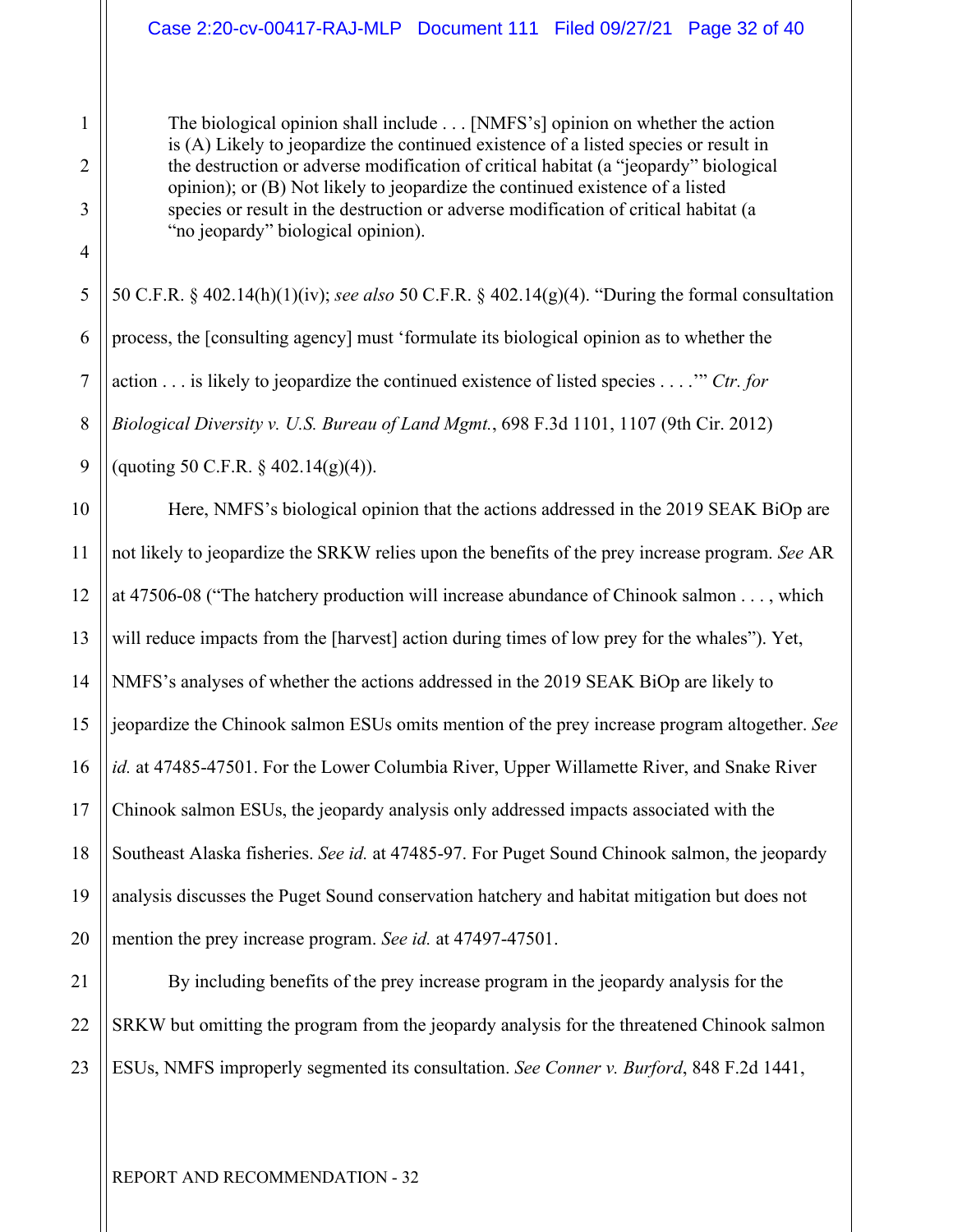1 2 3 4 5 6 1453-58 (9th Cir. 1988); *Greenpeace v. Nat'l Marine Fisheries Serv.*, 80 F.Supp.2d 1137, 1150 (W.D. Wash. 2000) ("A biological opinion which is not coextensive in scope with the identified agency action necessarily fails to consider important aspects of the problem and is, therefore, arbitrary and capricious."). Therefore, the Court finds that NMFS's failure to make a jeopardy determination on the prey increase program for the Chinook salmon ESUs violated its obligations under the ESA.

In conclusion, there is no support in the administrative record that the NMFS's mitigation contains "specific or binding plans" nor that it is under NMFS's "control or reasonably certain to occur." *See Bernhardt*, 982 F.3d at 743. The mitigation identified in the 2019 SEAK BiOp does not meet the Ninth Circuit's standards and was relied upon by NMFS in the 2019 SEAK BiOp to reach its no jeopardy findings for the SRKW. Additionally, NMFS's failure to make a jeopardy determination on the prey increase program for the Chinook salmon ESUs violated its procedural obligations under the ESA. The Court therefore recommends that summary judgment on WFC's procedural ESA claim be granted as the 2019 SEAK BiOp was arbitrary, capricious, and not in accordance with law under 5 U.S.C.  $\S$  706(2)(A).

#### **D. "No Jeopardy" Finding under the ESA**

An agency violates its substantive duty under Section 7 of the ESA to ensure against jeopardy when it relies on a BiOp that suffers legal flaws. *See e.g.*, *Wild Fish Conservancy v. Salazar*, 628 F.3d 513, 532 (9th Cir. 2010); *Defenders of Wildlife v. EPA,* 420 F.3d 946, 976 (9th Cir. 2005). As a result of the Court's finding that NMFS's reliance on the 2019 SEAK BiOp was arbitrary and capricious in regard to mitigation measures utilized to find no jeopardy to the SRKW, the Court concludes that NMFS violated its substantive duty to ensure no jeopardy to the SRKW. Particularly, and as noted above, the unspecified and deadline-lacking conservation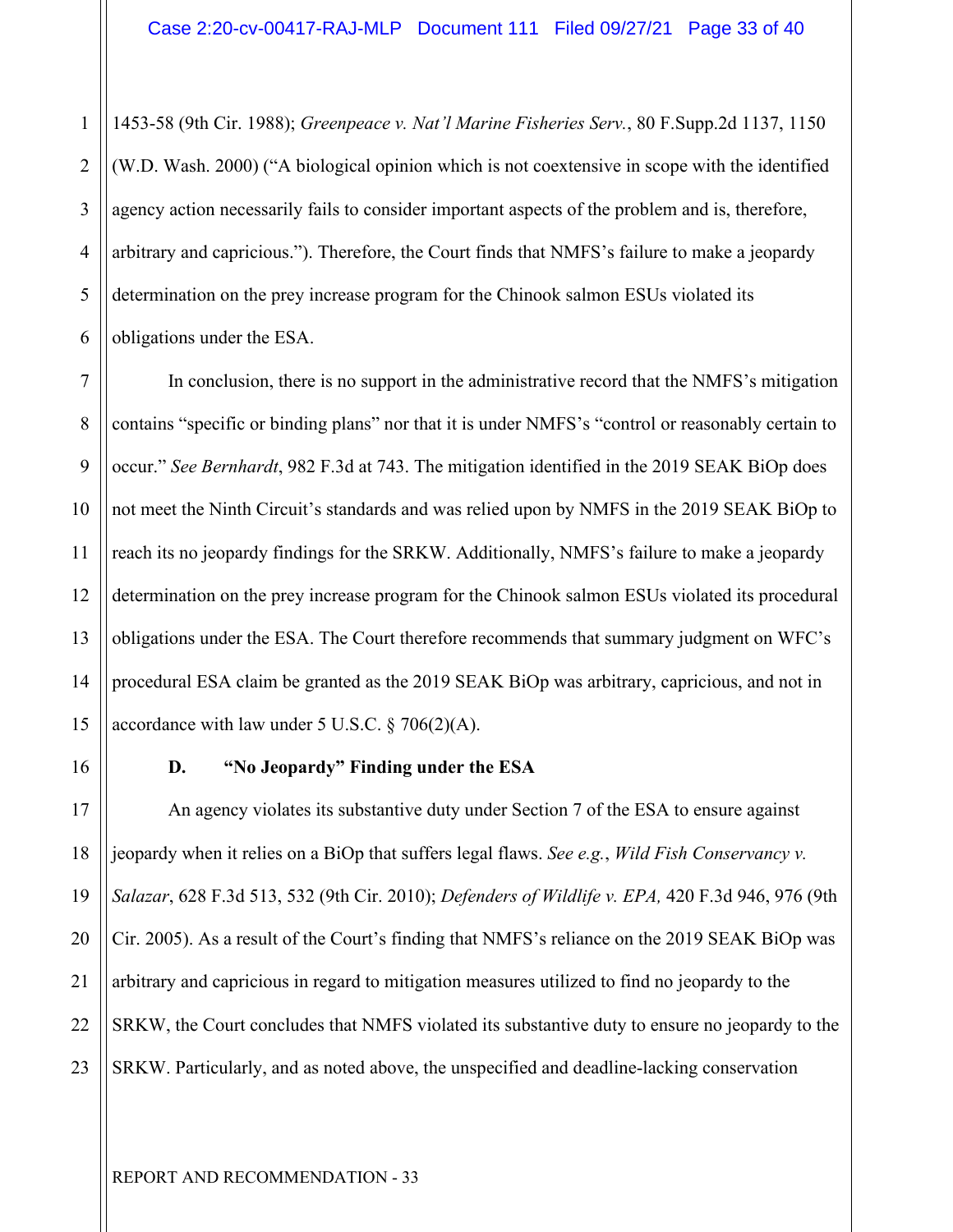1 2 3 4 program contemplated by the 2019 SEAK BiOp does not meet the standards for certain mitigation to find no jeopardy to the SRKW. In addition, NMFS was similarly incapable of finding no jeopardy for the threatened Chinook salmon ESUs because NMFS failed to address the prey increase program in its jeopardy analysis for the Chinook salmon ESUs.

5 6 Consequently, the Court recommends that summary judgment on WFC's substantive ESA claims regarding the SRKW and Chinook salmon ESUs be granted.

7 8 9

11

#### **E. NEPA Claims**

10 12 13 14 15 16 17 Next, WFC argues that NMFS violated NEPA by failing to conduct any NEPA analysis for the issuance of the ITS in the 2019 SEAK BiOp and by adopting the prey increase program. (Pl.'s Mot. at 35-39.) In addition, WFC argues that NMFS failed to provide an explanation for its change in legal position concerning the effect of *Ramsey v. Kantor*, 96 F.3d 434 (9th Cir. 1996) and its requirement for NEPA procedures for the issuance of an ITS. $<sup>6</sup>$  $<sup>6</sup>$  $<sup>6</sup>$  (Pl.'s Supp. Br. (Dkt.</sup> # 108) at 3-5.) Government Defendants counter that NMFS complied with NEPA when it completed the federal actions subject to consultation and analyzed in the 2019 SEAK BiOp and the associated ITS. (Gov. Defs.' Mot. at 27-32.). Government Defendants additionally argue NEPA review was not needed because it previously provided NEPA procedures on its delegation of authority to Alaska to manage fisheries in federal waters.<sup>[7](#page-33-1)</sup> (*Id.* at 29-30.)

19

18

<span id="page-33-0"></span><sup>21</sup>  22 6 At oral argument, Government Defendants acknowledged that NMFS's interpretation of *Ramsey* had changed since it issued the 2003 EIS covering the Southeast Alaska fisheries (AR at 47914). (Dkt. # 110 at 74-75.) As a result, the Court authorized supplemental briefing from the parties on this issue. (Dkt. ## 105-109.)

<span id="page-33-1"></span><sup>23</sup>  <sup>7</sup> Government Defendants' contention is incorrect that prior NEPA efforts were sufficient. The actions here include NMFS's decision to provide "funding to the State of Alaska for the implementation of the 2019 [PST] in SEAK." AR at 47366. Prior NEPA efforts undertaken with the 2012 EA regarding the Southeast Alaska salmon fisheries clearly did not address implementation of the 2019 PST.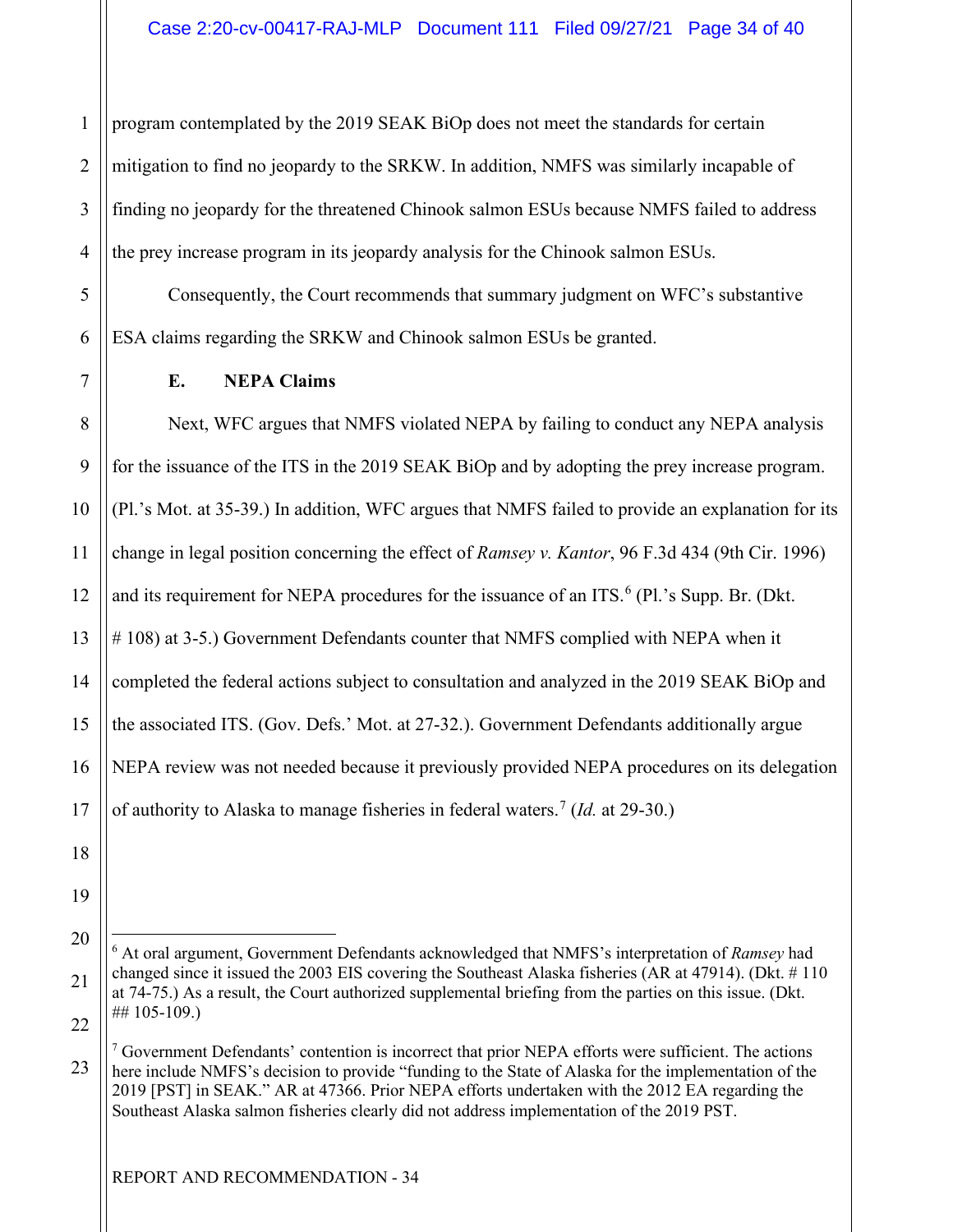2 For the reasons explained below, the Court finds that NMFS violated NEPA requirements in issuing the ITS in the 2019 SEAK BiOp.

#### *i. Change in Position*

Under APA review, "[w]hen an agency changes its position, it must (1) 'displace awareness that it is changing its position,' (2) show 'the new policy is permissible under the statute,' (3) 'believe' the new policy is better, and (4) provide 'good reasons' for the new policy." *Ctr. for Biological Diversity v. Haaland*, 998 F.3d 1061, 1067 (9th Cir. 2021). The standards apply where an agency has changed its position for legal reasons. *See Fed. Commc'ns Comm'n v. Fox TV Stations, Inc.*, 56 U.S. 502, 515-16 (2009); *see also Organized Village of Kake v. U.S. Dep't of Agric.*, 795 F.3d 956, 966 (9th Cir. 2015). The agency must also provide its rationales "in a form that can adequately be examined on judicial review, not simply present arguments in its briefing how the decision may have been reached." *Haaland*, 998 F.3d at 1068; *Humane Soc'y of the U.S. v. Locke*, 626 F.3d 1040, 1049-50 (9th Cir. 2010).

In *Ramsey v. Kantor*, the Ninth Circuit determined that NMFS must comply with NEPA when it issues an ITS under the ESA for a fishery implemented by non-federal entities. 96 F.3d at 444. In that case, NMFS issued a BiOp for several fisheries that included an ITS which "allowed takings to occur in those fisheries notwithstanding the prohibitions of  $\S 9$  [of the ESA]." *Id.* at 439. The Ninth Circuit explained that in such instances NEPA is generally required "if a federal permit is a prerequisite for a project." *Id.* at 444. The Ninth Circuit further explained that the subject ITS in *Ramsey* was "functionally equivalent to a permit because the activity in question would, for all practical purposes, be prohibited but for the [ITS]." *Id.* As a result, the Ninth Circuit held that NMFS "was required . . . to comply with the requirements of NEPA before issuing the [ITS]." *Id.*

20

21

22

23

1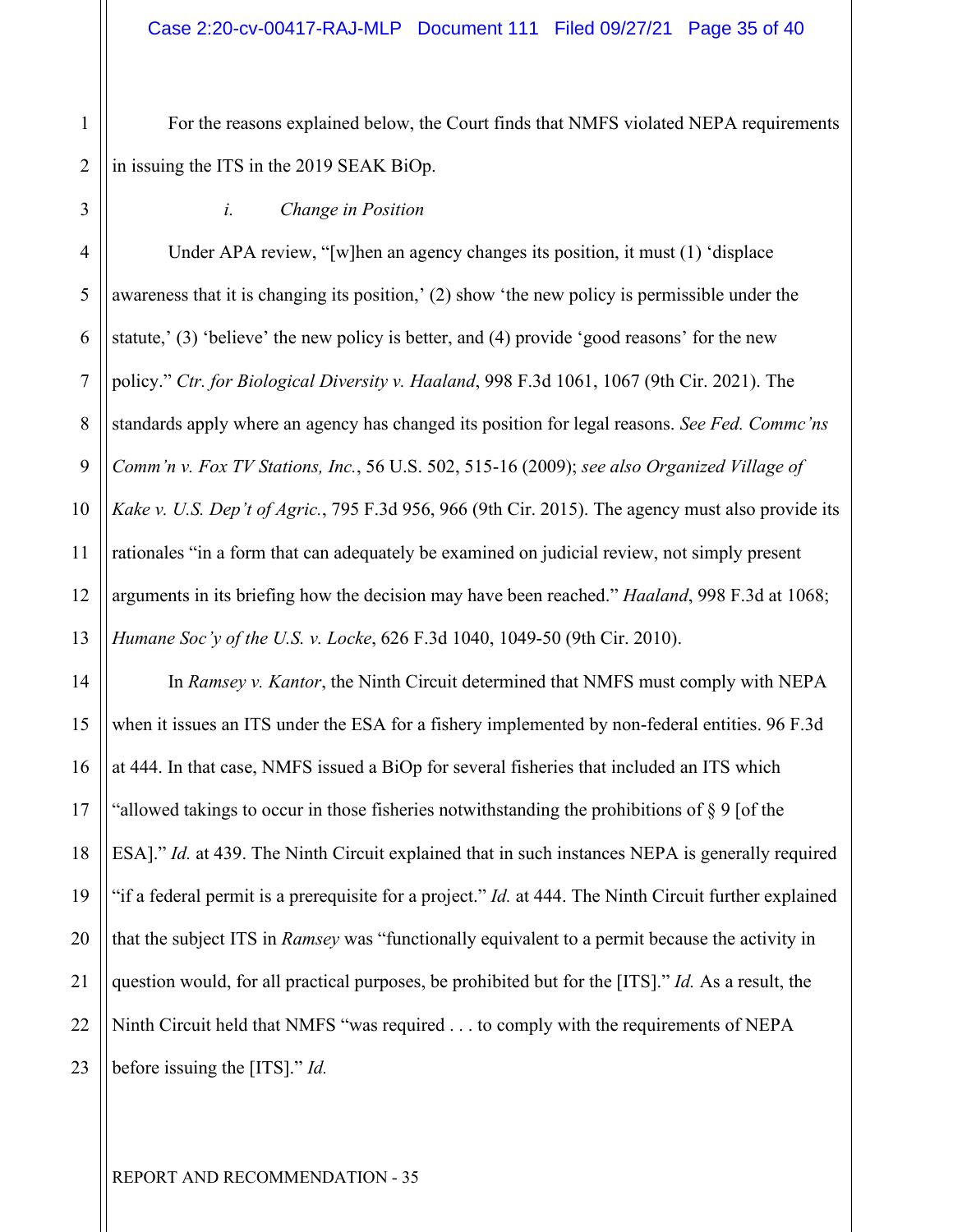| $\mathbf 1$     |      |
|-----------------|------|
| $\overline{2}$  | fis. |
| 3               |      |
| $\overline{4}$  |      |
| 5               |      |
| 6               | Id.  |
| $\overline{7}$  | ass  |
| 8               | ma   |
| 9               |      |
| 10              | pro  |
| 11              | 20   |
| 12              | for  |
| 13              | 19   |
| 14              | N    |
| 15              | the  |
| 16              | pro  |
| 17              | 10   |
| 18              | is 1 |
| 19              | for  |
| 20              | po   |
| $\overline{21}$ |      |
| $\overline{22}$ |      |

23

In 2003, NMFS responded to *Ramsey* with a programmatic EIS covering several

heries, including those in Southeast Alaska. AR at 47914. Pursuant to that EIS, NMFS noted:

The Ninth Circuit Court of Appeals, in its 1996 decision in *Ramsey v. Kantor* . . ., clarifies that the actions ensuing from NMFS' review are the decision of whether to continue deferral of management to the State of Alaska and the associated issuance of an Incidental Take Statement (ITS), and that those actions need to comply with NEPA.

*Id.* at 47948, 47952-53. The actions subject to the EIS included NMFS's ITS authorizing take sociated with the Southeast Alaska fisheries under the 1999 and the "continued deferral of anagement [over the fisheries] to the State [of Alaska]." *Id.* at 47953.

Here, NMFS's change in legal position is the sort of change that requires NMFS to provide an explanation for its change in course. As noted, NMFS previously explained in its 2003 EIS that it was required under *Ramsey* to complete NEPA procedures when issuing an ITS for PST fisheries (*see* AR at 47948, 47952-53) and NMFS did so for the ITS issued with the 1999 PST. *See id.* at 47953. However, the 2019 SEAK BiOp and ITS lack any clarification why NMFS concluded NEPA procedures were required for ITS issued for the 1999 PST but not for the ITS issued for the 2019 PST. As such, NMFS's change in legal position required NMFS to provide the explanations identified under the APA requirements. *See, e.g., Haaland*, 998 F.3d at 67. The record before the Court is also devoid of any showings that NMFS's changed position is permissible, that NMFS believes the new position is better, and that NMFS had good reasons for its new policy. *See id.* Therefore, NMFS did not sufficiently explain why it changed its prior sition to escape the import of *Ramsey* requiring NEPA procedures for the issuance of an ITS.

*ii. Effect of* Ramsey *and* Jewell

In any event, NMFS violated NEPA by issuing the 2019 SEAK BiOp's ITS, and in adopting the prey increase program, without preparing an EIS or EA. In *Ramsey*, the Ninth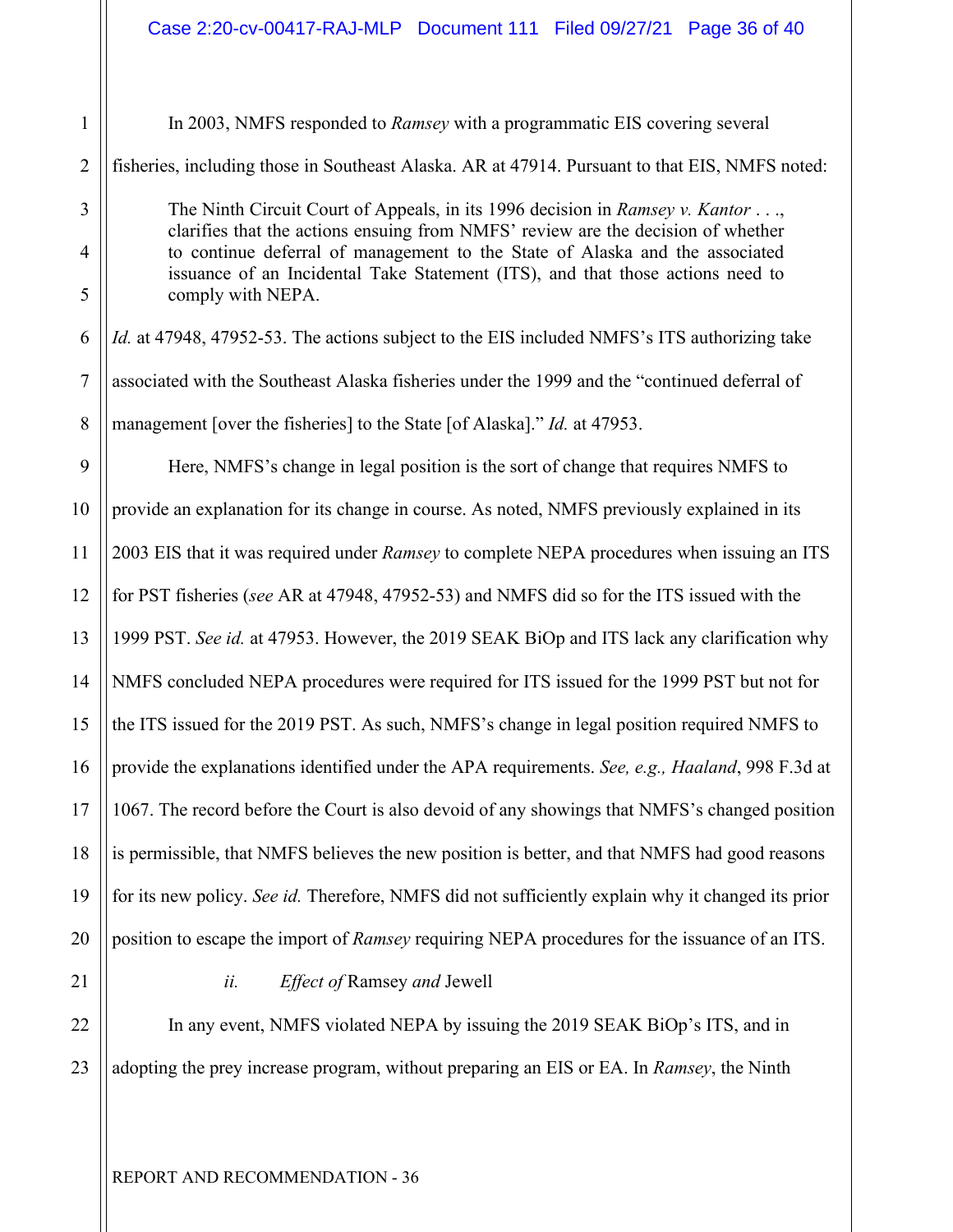1 2 3 4 5 6 7 8 Circuit held that NMFS was required to prepare an EA or EIS "*before* issuing" an ITS. *Ramsey*, 96 F.3d at 443-44 (emphasis in original). Here, NMFS issued an ITS for the Southeast Alaska fisheries under the 2019 PST (*see* AR at 47366, 47518) that was the functional equivalent of a federal permit because it authorized take of the Chinook salmon in Southeast Alaska set by the 2019 PST that could not occur but for the ITS. Accordingly, the ITS constituted a major federal action for purposes of NEPA, and thus, the preparation of an EA or EIS under NEPA was required prior to the issuance of the ITS. *See Ramsey*, 96 F.3d at 443-44; *see also* 42 U.S.C.  $§$  4332(2)(C)(i).

9 10 11 12 13 14 15 16 17 18 19 20 Moreover, NMFS is both the consulting and action agency in this case. (*See* Gov. Defs.' Mot. at 2 n.1.) The Ninth Circuit has clarified that a BiOp and ITS do not necessarily function as automatic triggers for NEPA review, but where there was no "downstream federal agency" poised to complete NEPA review prior to the major federal action occurring, the consulting agency must complete NEPA review. *Jewell*, 747 F.3d at 644. *In Jewell*, FWS's BiOp at issue was found not subject to NEPA because "its implementation [was] contingent on [Bureau of Reclamation's (the downstream federal agency)] adoption of the BiOp, which is an action that will trigger Reclamation's obligation to complete an EIS." 747 F.3d at 645. Here, there is no separate downstream federal agency implementing the fisheries that will comply with NEPA. NMFS was therefore required to comply with NEPA as the consulting agency authorizing take because otherwise, "the action would . . . evade[] NEPA review altogether . . . ." *See Jewell*, 747 F.3d at 644.

21

#### *iii. Prey Increase Program*

22 23 Finally, NMFS violated NEPA in adopting the prey increase program without preparing an EIS or an EA. The prey increase program was included in the 2019 SEAK BiOp as a new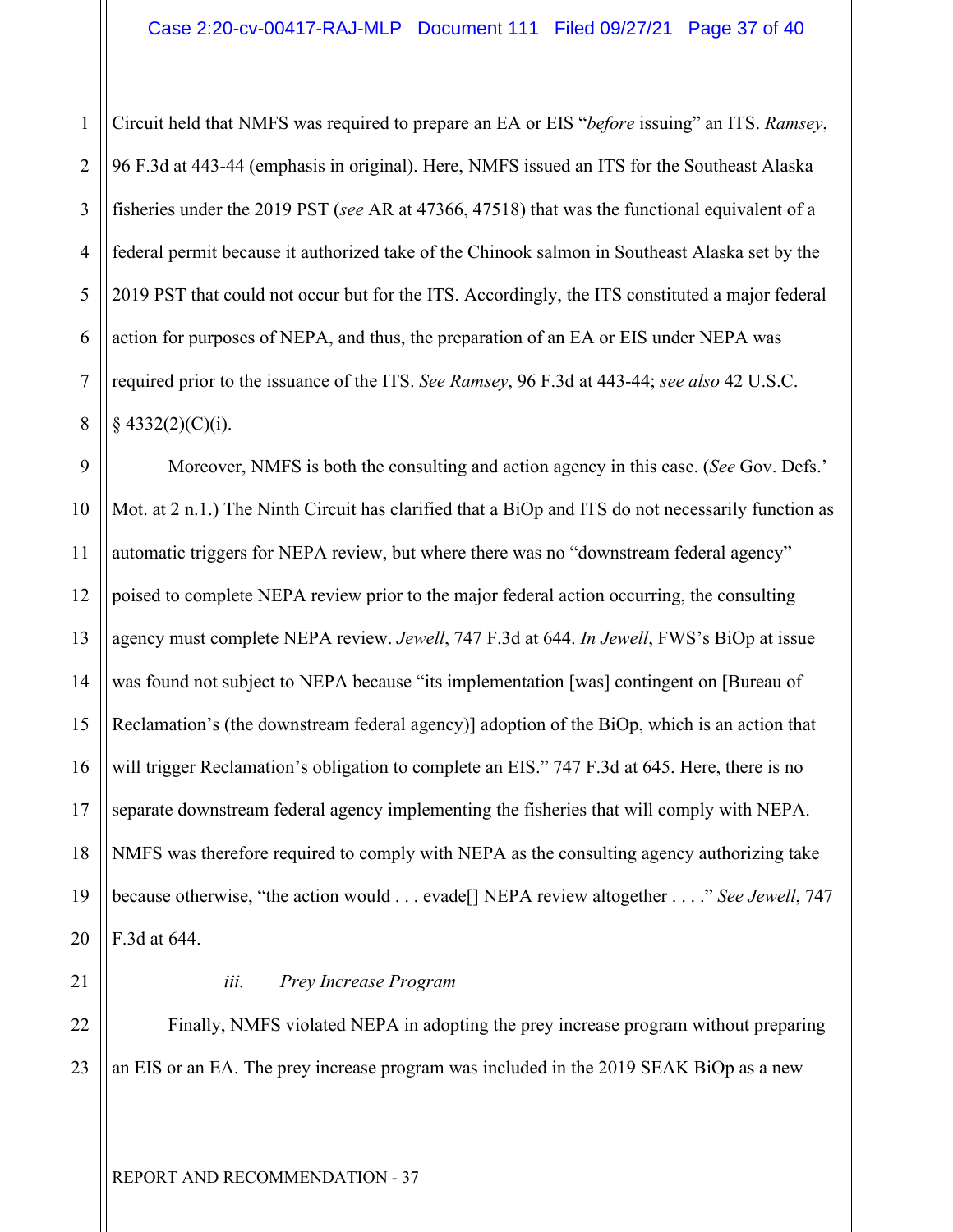1 2 3 4 5 6 7 "action" subject to consultation and as a "reasonable and prudent measure" imposed in the ITS under section 7(b)(4) of the ESA. *See* AR at 47201-03, 47524-25. Based on the record, the prey increase program is entirely funded by federal grants administered by NMFS. *See e.g.*, *id.* at 47202-03. Consequently, the Court finds that NMFS's prey increase program is a major federal action subject to NEPA. *See, e.g.*, *Sierra Club v. U.S. Fish & Wildlife Serv.*, 235 F.Supp.2d 1109, 1120-21 (D. Or. 2002) ("Significant federal funding can turn what would otherwise be a state or local project into a major federal action.") (citation and internal quotations omitted).

8 9 10 11 In sum, the Court concludes NMFS failed to conduct necessary NEPA analyses for the issuance of the ITS contained in the 2019 SEAK BiOp and adoption of the prey increase program. Accordingly, the Court recommends that summary judgment on WFC's NEPA claim be granted.

12

13

14

15

16

17

18

19

#### **F. Magnuson-Stevens Act**

The State of Alaska requests that the Court dismiss WFC's "challenge to the authorization and funding of the SEAK Chinook fishery through the delegation of authority to the State under the  $[FMP] \ldots$  " (AK's Mot. at 21.) The State of Alaska argues that WFC "may not challenge actions related to the delegation of management authority to the State under the MSA, nor can it seek any relief that results in the suspension of that management . . . ." *Id.* In effect, the State of Alaska argues that the Magnuson-Stevens Act functions to prevent the Court from granting WFC's claims.

20 21 22 23 As the Court previously noted in adjudicating the previous motion for preliminary injunction, "Section 1855(f) [of the Magnuson-Stevens Act] applies only to a very specific class of claims—those that clearly challenge regulations promulgated under the Magnuson-Stevens Act." (Dkt. # 51 at 17 n.4 (quoting *Turtle Island Restoration Network v. U.S. Dept. of* 

REPORT AND RECOMMENDATION - 38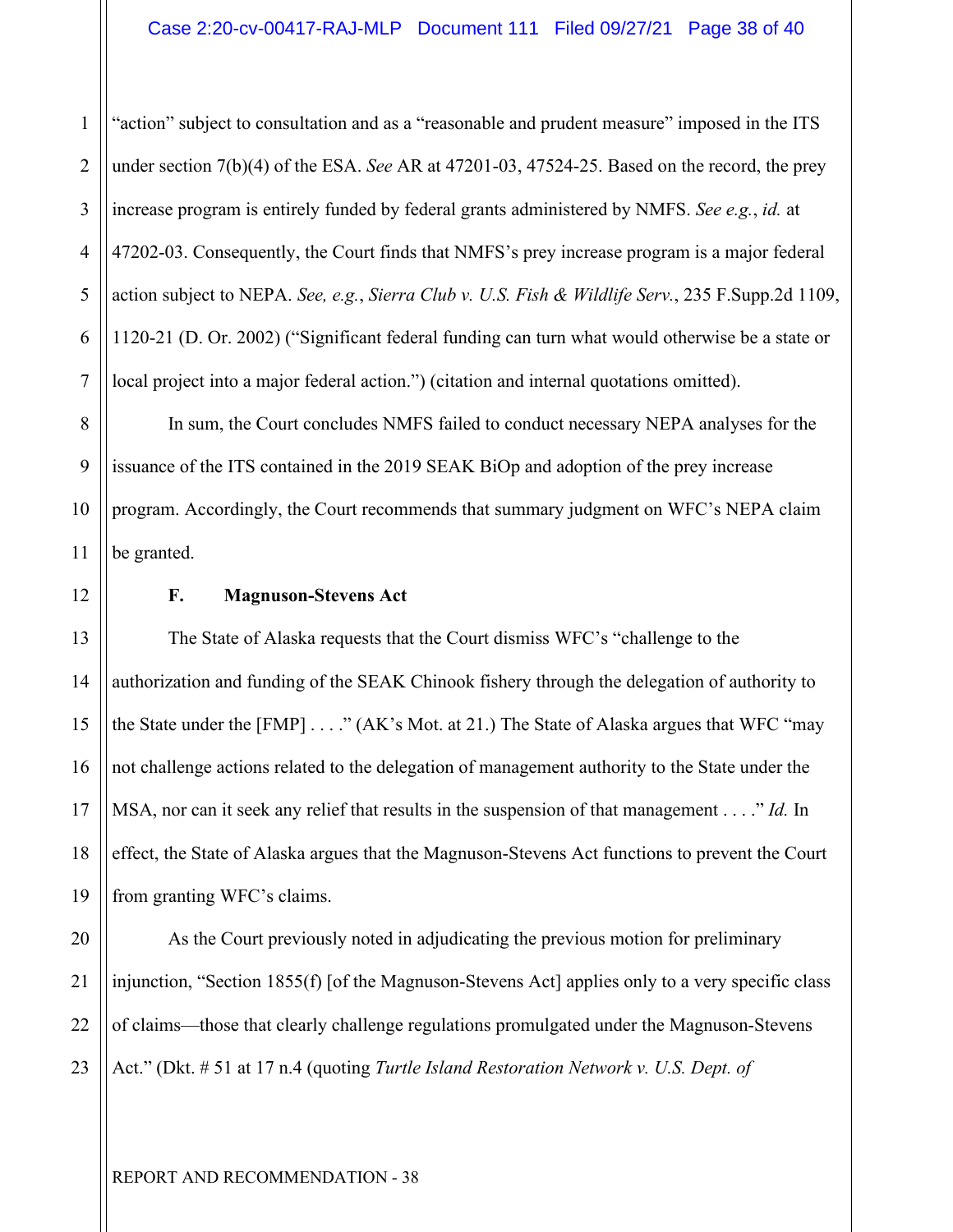1 2 3 4 5 6 7 8 9 *Commerce*, 438 F.3d 937, 948-49 (9th Cir. 2006)).) While the Magnuson-Stevens Act allows for the delegation of authority of the management of fisheries in international waters to the State of Alaska, the Magnuson-Stevens Act does not apply in the manner sought by the State of Alaska because the management itself is not being challenged. *See Lubchenco*, 723 F.3d at 1048. The 2019 SEAK BiOp incorporated a renewal of the delegation of authority to Alaska; however, the procedural and substantive injuries being alleged by WFC in this matter do not relate to the redelegation of authority to Alaska. *See id*. at 1049; *Turtle Island*, 438 F.3d at 949. Therefore, the Court declines to recommend dismissal of WFC's claims on the State of Alaska's requested basis.

10

11

12

13

14

15

16

#### **IV. CONCLUSION**

For the foregoing reasons, the Court recommends that Plaintiff's Motion (dkt.  $\# 91$ ) be GRANTED, and that Government Defendants' Cross-Motion (dkt. # 93), Defendant-Intervenors ATA's Cross-Motion (dkt. # 92), and State of Alaska's Cross-Motion (dkt. # 94) be DENIED. The Court will consider an appropriate remedy for NMFS's violations of section  $7(a)(2)$  of the ESA and NEPA in the 2019 SEAK BiOp upon Judge Jones' determination of this Report and Recommendation. A proposed Order accompanies this Report and Recommendation.

17 18 19 20 21 22 23 Objections to this Report and Recommendation, if any, should be filed with the Clerk and served upon all parties to this suit within **fourteen (14) days** of the date on which this Report and Recommendation is signed. Failure to file objections within the specified time may affect your right to appeal. Objections should be noted for consideration on the District Judge's motions calendar for the third Friday after they are filed. Responses to objections may be filed within **fourteen (14)** days after service of objections. If no timely objections are filed, the matter will be ready for consideration by the District Judge on **October 15, 2021**.